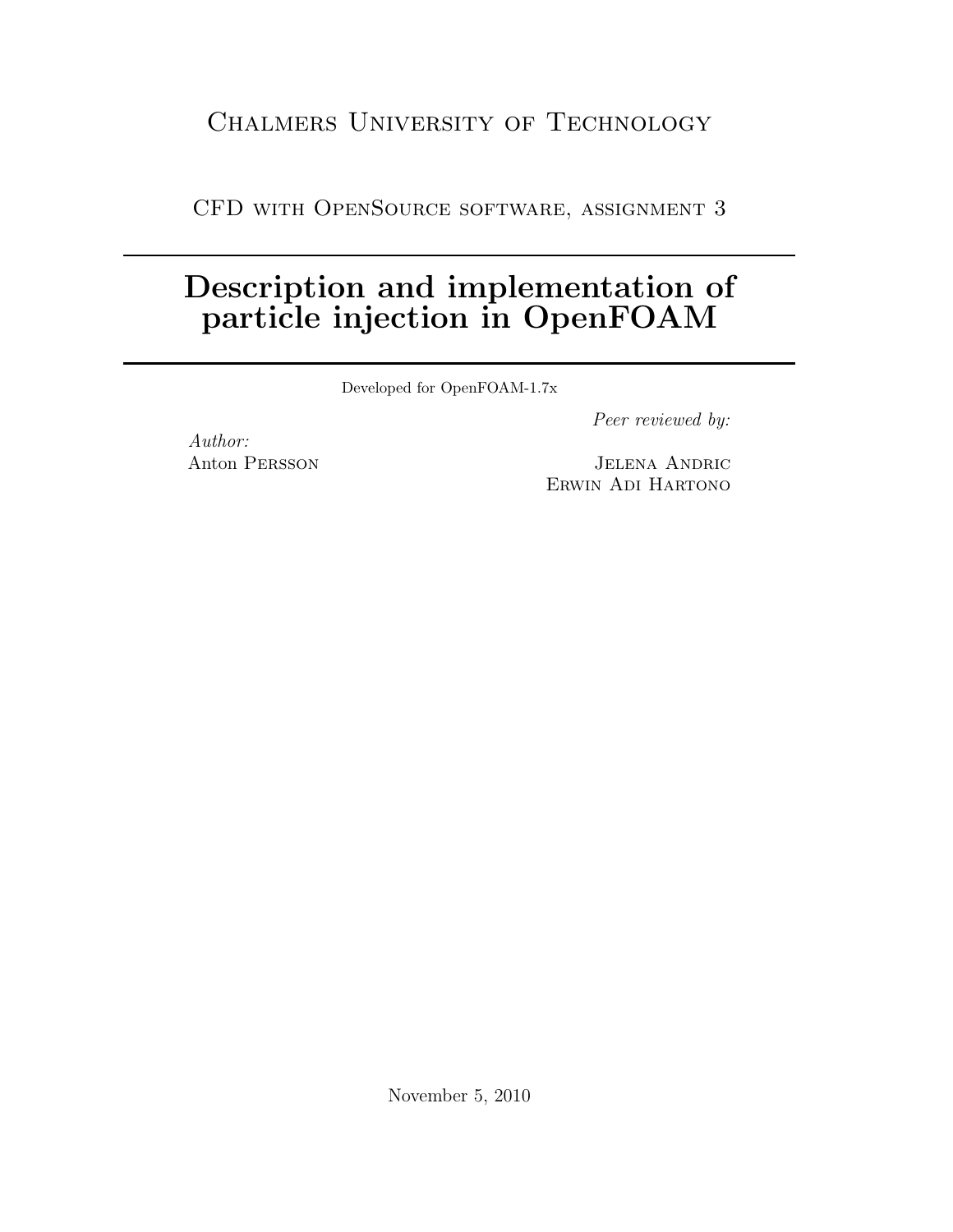# **Contents**

|              | 1 Introduction and background                                                                       | $\bf{2}$       |
|--------------|-----------------------------------------------------------------------------------------------------|----------------|
| $\mathbf{2}$ | Particle injection in dieselSpray                                                                   | 3              |
|              | 2.1                                                                                                 | 3              |
|              | 2.2                                                                                                 | $\overline{4}$ |
|              | 2.3                                                                                                 | 6              |
|              | 2.3.1                                                                                               | -6             |
|              | 2.3.2                                                                                               | 11             |
|              | 2.3.3                                                                                               | 14             |
|              | 2.4                                                                                                 | 15             |
| 3            | A simple particle injector                                                                          | 19             |
|              | 3.1                                                                                                 | 19             |
|              | Directory and compilation settings $\dots \dots \dots \dots \dots \dots \dots \dots \dots$<br>3.1.1 | 19             |
|              | 3.1.2                                                                                               | 20             |
|              | $injector SolidParticleCloud.C \t \t \t \t \t \t \t \t$<br>3.1.3                                    | 21             |
|              | 3.1.4                                                                                               | 21             |
|              | 3.2                                                                                                 | 22             |
|              | 3.3                                                                                                 | 24             |
|              | 3.4                                                                                                 | 25             |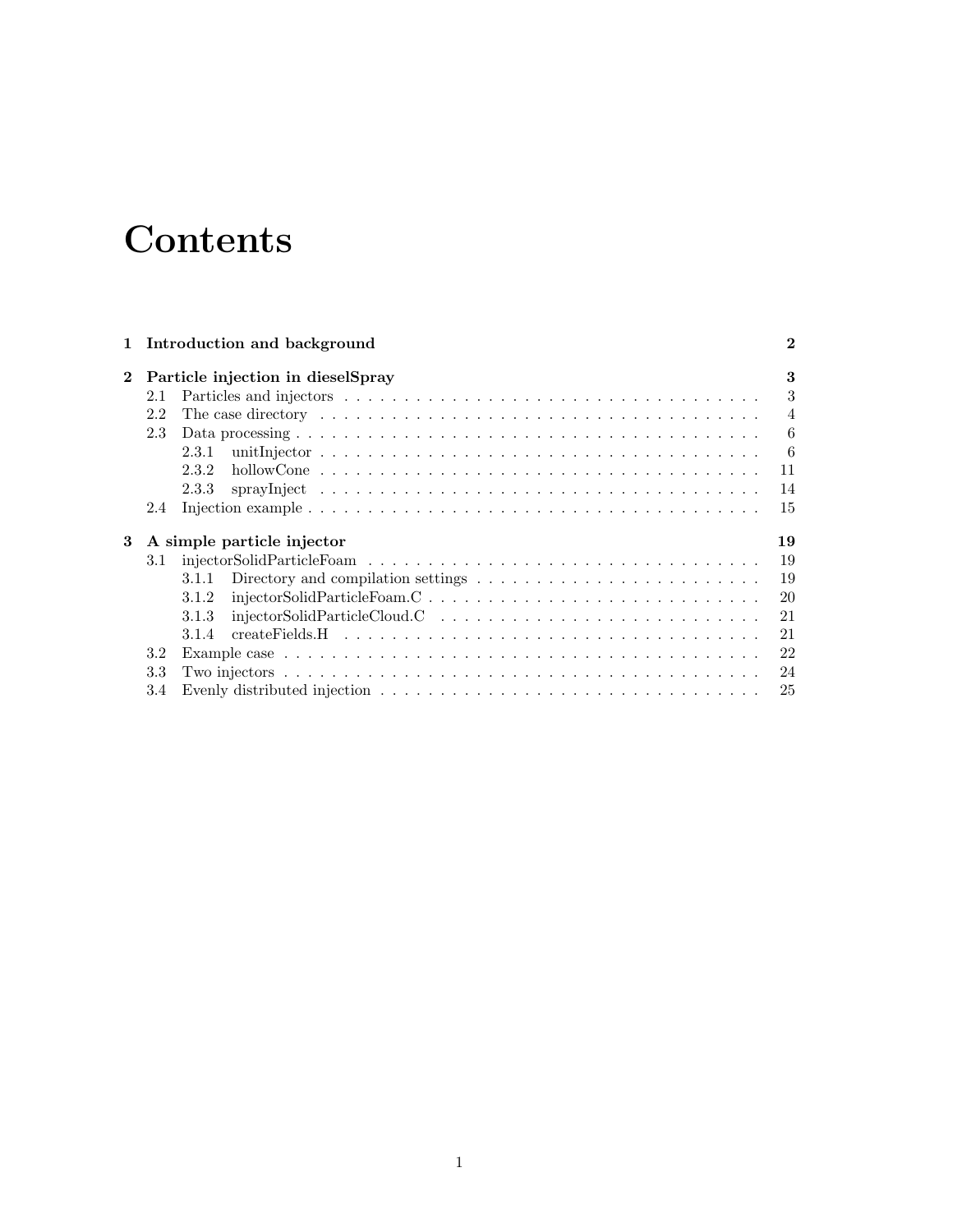## Chapter 1

# Introduction and background

This document describes the implementation of particle injection in the dieselSpray class, which is used in icoLagrangianFoam and dieselFoam. Also an implementation of a particle injector in the solidParticle class will be done.

In dieselSpray there are several different tools for introducing particles in the fluid flow that is being solved. These tools are properly called injectors. The injectors introduce particles in the domain, according to settings specified by the user. In the solidParticle class there is no injector tool. To be able to implement injection of particles in solidParticle, a deeper understanding of injectors is needed. This will be aquired by the description of the injection process that is made in this document.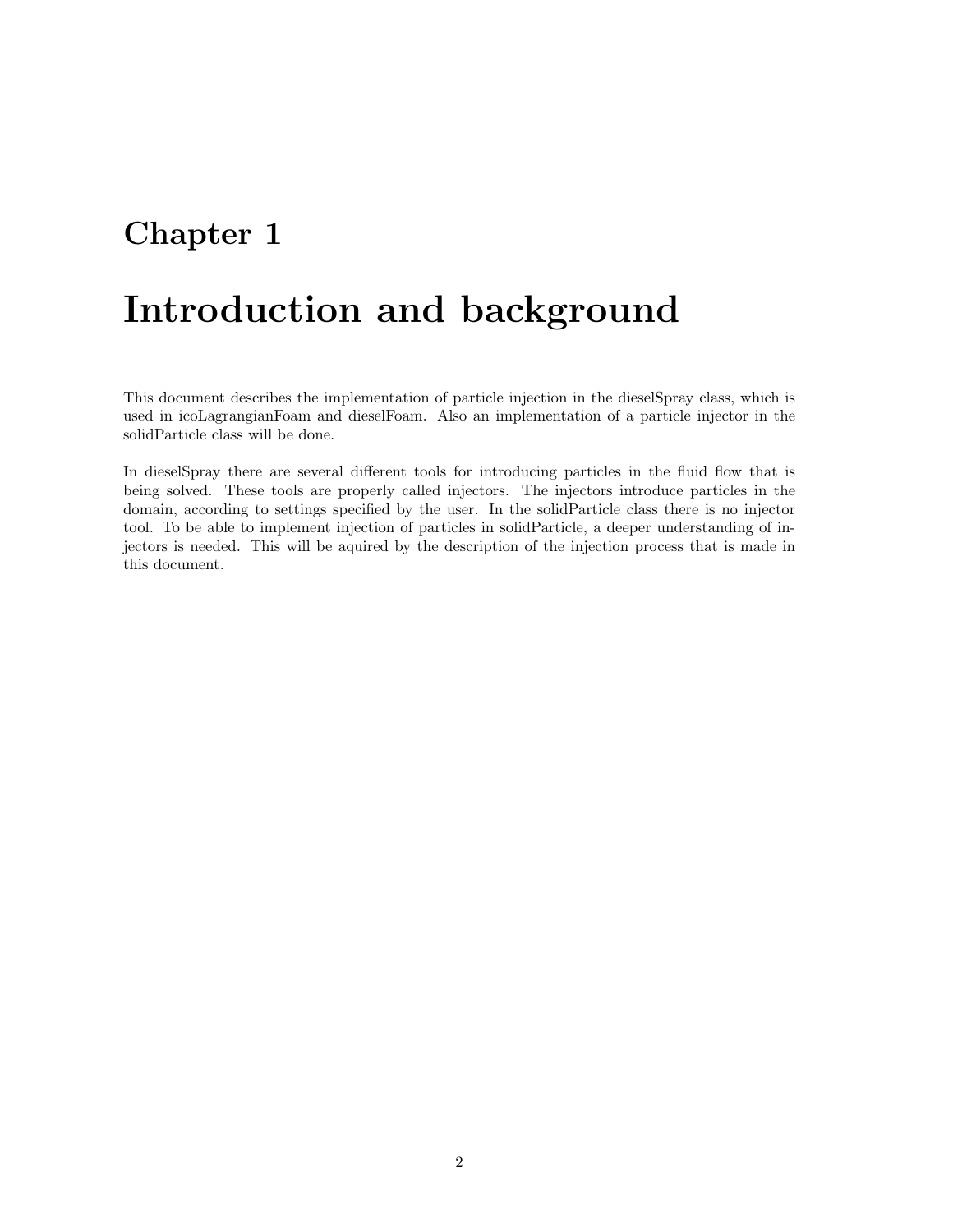## Chapter 2

# Particle injection in dieselSpray

### 2.1 Particles and injectors

There are some frequently used and useful expressions when treating particles modeled in a fluid flow. A term used in connection to computational descriptions is parcel. A parcel is really what is used in numerical simulations and is a representation of a gathering of real particles. This consruction is plainly made because that it is almost always too computational demanding to simulate all the real particles. To capture the behaviour of the real particles, some real case properties are defined, typically the massflow. In connection with diesels pray the spray corresponds to the entire cloud containing the fuel injected. The solidParticle class contains no parcel treatment, only real particles.

In the dieselSpray class there are two objects that mainly determine how the injection of parcels will appear. These objects are the injector type and the injector model. The type determines the main characteristics of the injection based on specified physical properties as velocity, pressure, mass flow, injection region, number of parcels, mass of a parcel etc. Different injector types treat and process given information in different ways. For example, in the type commonRailInjector the velocity profile  $U$ , is calculated from

$$
U = \sqrt{\frac{2(P_{inj} - P_{amb})}{\rho}},\tag{2.1}
$$

while in unitInjector the corresponding profile is based on

$$
U = \frac{\dot{m}}{\rho C_D A} \tag{2.2}
$$

In Eq. 2.1,  $P_{inj}$  is the pressure at the current injection position,  $P_{amb}$  the ambient pressure and  $\rho$ (also in Eq.2.2) the density of the injected parcel. In Eq.2.2,  $\dot{m}$  is the mass flow of injected parcels,  $C<sub>D</sub>$  the particle drag coefficient and A the area of the injection region.

The models in turn describes the shape of the injection region, i.e. spray appearance. An example is how in the Chomiak injector, the angle  $\alpha$ , at which a parcel is injected is dependent on the parcel size, see Eq. 2.3. In Eq. 2.3,  $\alpha_{max}$  is the maximum allowed injection angle, d the diameter of the current parcel and  $d_{min}$  and  $d_{max}$  the maximum and minimum diameter of all injected parcels.

$$
\alpha = \frac{d - d_{max}}{d_{min} - d_{max}} \alpha_{max} \tag{2.3}
$$

The result in this example is that the large parcels go straight and the smaller are injected at a larger spray angle.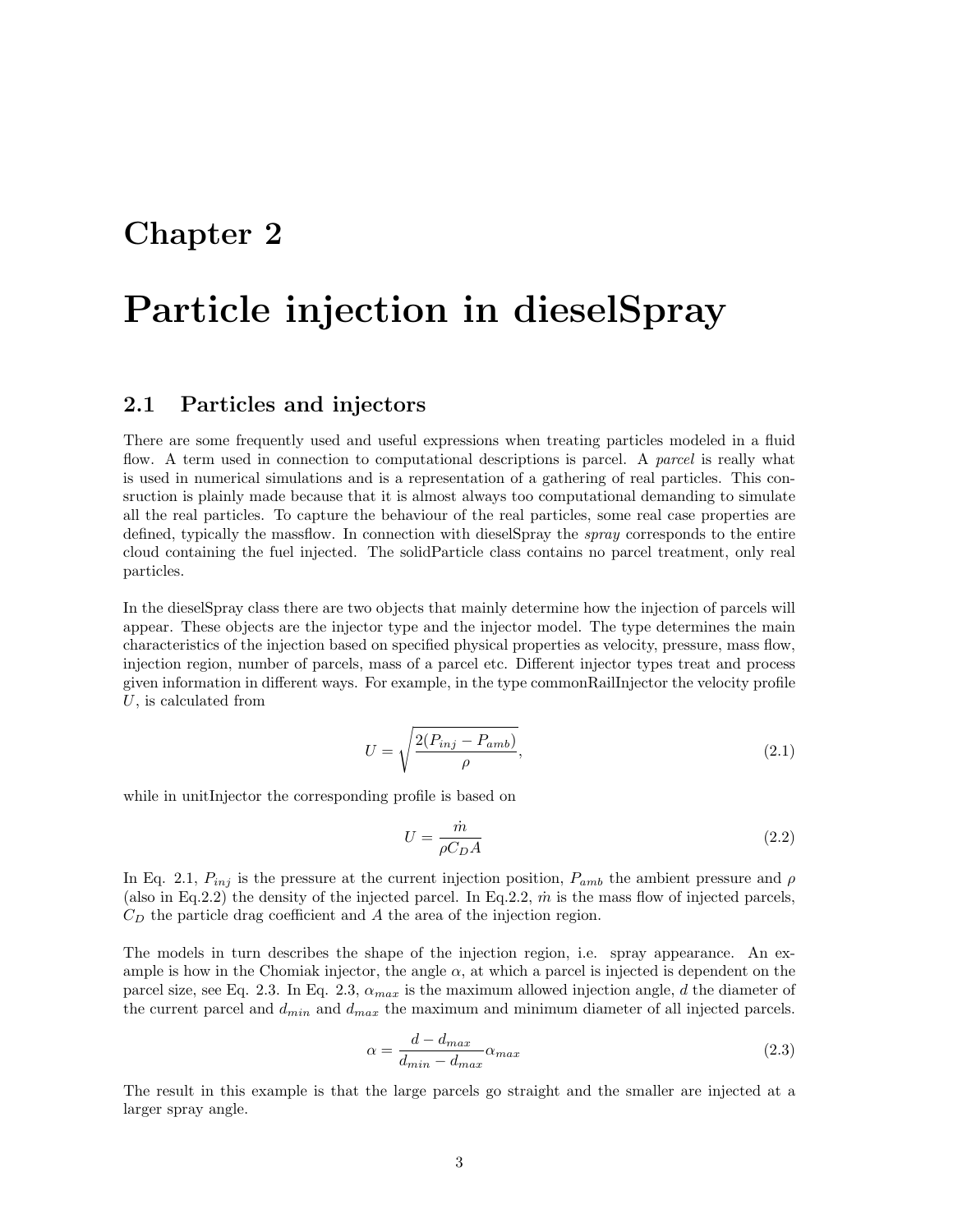To aquire the understanding of how the injectors work, it is here choosen to focus on the injector type unitInjector and the model hollowConeInjector.

## 2.2 The case directory

For understanding of the setup of a particle injector, let us take a closer look at the aachenBomb tutorial located in \$FOAM\_TUTORIALS/dieselFoam/aachenBomb. The directory structure is as follows

```
| - - 0| |-- epsilon
| |-- ft
| |-- fu
   | -- k| - - N2| |-- O2
   | -- p| |-- spray
   | -- T| -- U
   | '-- Ydefault
|-- chemkin
| |-- chem.inp
| |-- chem.inp.1
   | |-- chem.inp_15
| |-- chem.inp.full
| '-- therm.dat
|-- constant
| |-- chemistryProperties
| |-- combustionProperties
| |-- environmentalProperties
| |-- injectorProperties
| |-- polyMesh
| | |-- blockMeshDict
| | '-- boundary
| |-- RASProperties
| |-- sprayProperties
   | '-- thermophysicalProperties
'-- system
   |-- controlDict
   |-- fvSchemes
   '-- fvSolution
```
The files strongly connected to the injection of particles are /constant/injectorProperties and /constant/sprayProperties. A closer look in constant/injectorProperties shows the properties which can be defined for both the unitInjector and commonRail types. The type defined to be used in this case is though unitInjector, see below.

```
injectorType unitInjector;
unitInjectorProps
{
```
{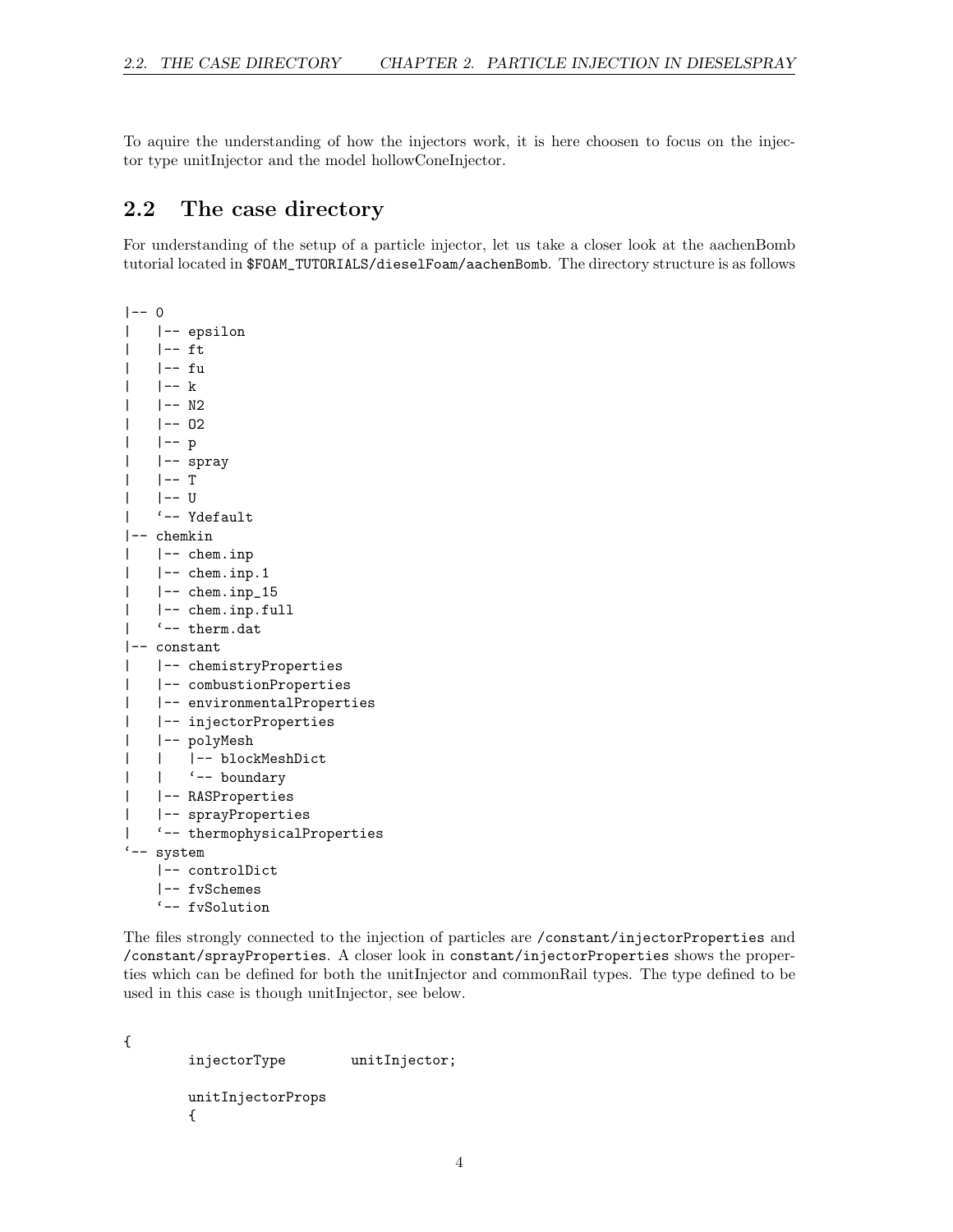```
position (0 0.0995 0);
direction (0 -1 0);diameter 0.00019;
Cd 0.9;
mass 6e-06;
nParcels 5000;
X
(
   1.0
);
massFlowRateProfile
(
   (0 0.1272)
   (4.16667e-05 6.1634)
   (8.33333e-05 9.4778)
   (0.000125 9.5806)
   (0.000166667 9.4184)
           .
           .
           .
   (0.00120833 5.1737)
   (0.00125 3.9213)
);
temperatureProfile
(
   (0.0 320.0)
   (0.00125 320.0)
);
```

```
}
```
The unitInjectorProps section defines properties of the particles and is quite straight on. The parameter position determines the center of the (circular) region where parcels are injected and d the diameter of this disc (from now on called injection disc). The amount of the particle specie in  $kg$  to be injected is mass, Cd the drag coefficient and nParcels the total number of parcels to be injected. X defines the mass fraction of the particle specie. This corresponds to the first specie that is defined in chemkin/chem.inp. Next, massFlowRateProfile sets the mass flow at a certain time,  $(t_i \hat{m})$ . For temperatureProfile the same setup is used, i.e.  $(t_i T)$ . The temperature and mass flow properties together indicate that the last parcel will be injected at  $t = 0.00125.$  [1][4] Consequently the mass flow is varying during the injection while the temperature is constant. It is important that pre-calculations of the injection parameters have been done properly, at least to get exactly the desired output of the injection. For example the number of parcels, mass to be injected and the mass flow rate profile should harmonise.

In constant/sprayProperties which injector model that is used is specified at

injectorModel hollowConeInjector;

The injection model specifies the size, velocity and direction of the parcels injected at the injection disc. Further down in the dictionary, coefficients for the hollow cone injector can be set:

hollowConeInjectorCoeffs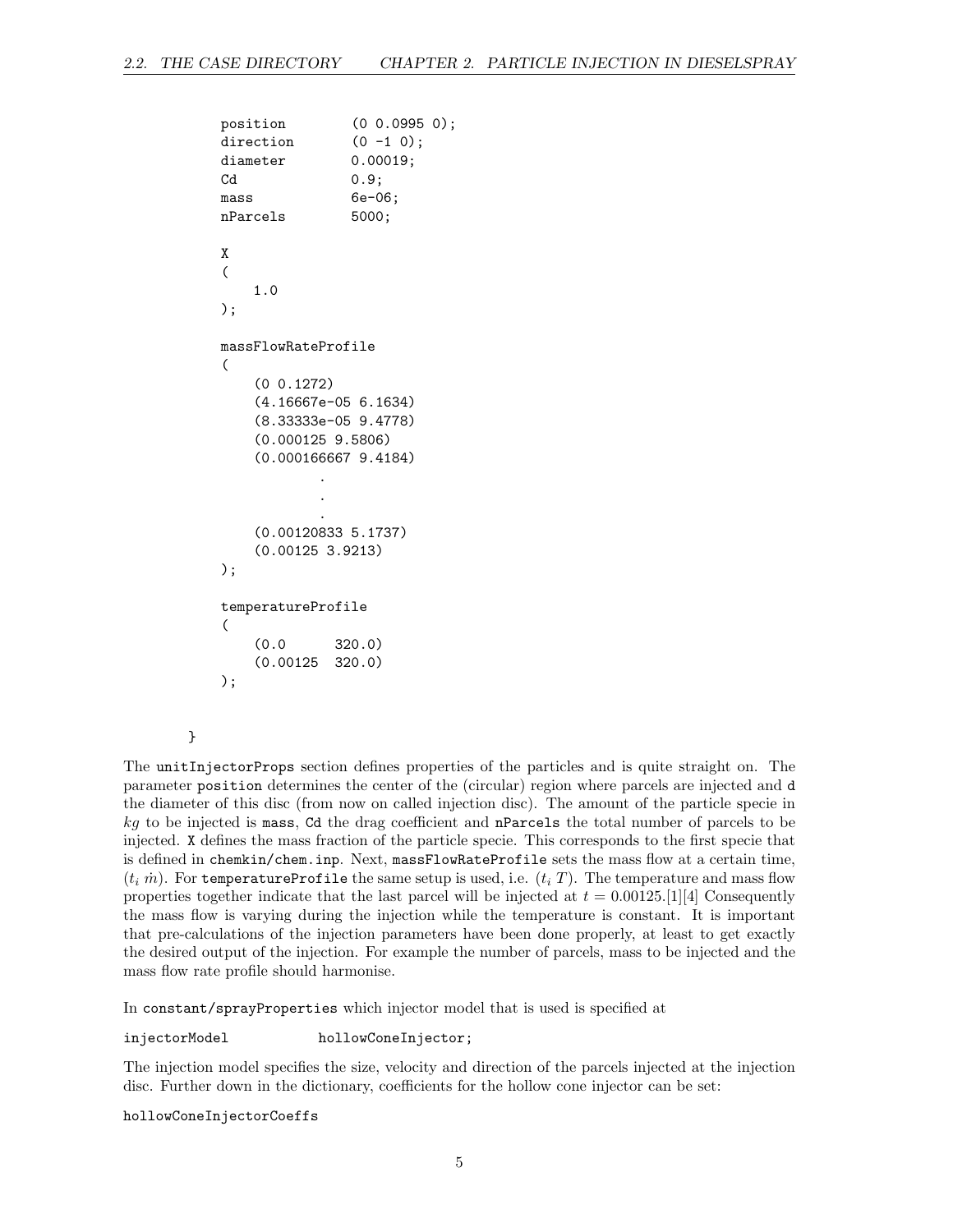```
{
   dropletPDF
   {
      pdfType RosinRammler;
      RosinRammlerPDF
      {
         minValue 1e-06;
         maxValue 0.00015;
         d 0.00015;
         n 3;
      }
      exponentialPDF
      {
         minValue 0.0001;
         maxValue 0.001;
         lambda 10000;
      }
   }
   innerConeAngle ( 0 );
   outerConeAngle ( 20 );
}
```
PDF is here short for Probability Density Function. As seen, Rosin Rammler is the one used here. Actually Rosin Rammler gives a distribution governed by a CDF, Cumulative Distribution Function. The CDF of Rosin Rammler is defined in Eq. 2.4 where  $F$  is the mass fraction of particles with diameter smaller than  $x, d$  the mean particle diameter and  $n$  a factor for setting the spread of particle size. The value of x varies in the range set by  $minValue$  and  $maxValue$  in the dictionary. Rosin Rammler distribution is commonly used for generating particle size distribution of grinding, milling and crushing operations.[2] Here it is used to create a size distribution of the simulated parcels.

$$
F(x, n, d) = 1 - e^{-x/d^n}
$$
\n(2.4)

When using the hollowcone injector, a spray shaped by a hollow cone will be created at the injection region. The inner and outer cone angle defines how this hollow cone should be created. If the inner cone angle, as in this case is set to zero, the cone will be solid. How this can look will be shown later.

## 2.3 Data processing

In this section a description of how the user provided data is processed by the unitInjector type and the hollowCone model. A short look into sprayInject will also be made.

### 2.3.1 unitInjector

The directory \$FOAM\_SRC/lagrangian/dieselSpray/injector/unitInjector includes the following files:

```
unitInjector.C unitInjector.dep unitInjector.H
```
The .dep file is created during the compilation of the .C file and includes all dependencies for the injector. Meaning which files are needed, how they are to be registered and where on the users machine they should be installed so that the unitInjector will work. The structure of a .C and .H file is used through out all of OpenFOAM. Running the.H-header file requires some other files to be included, which is done in the beginning of the file by: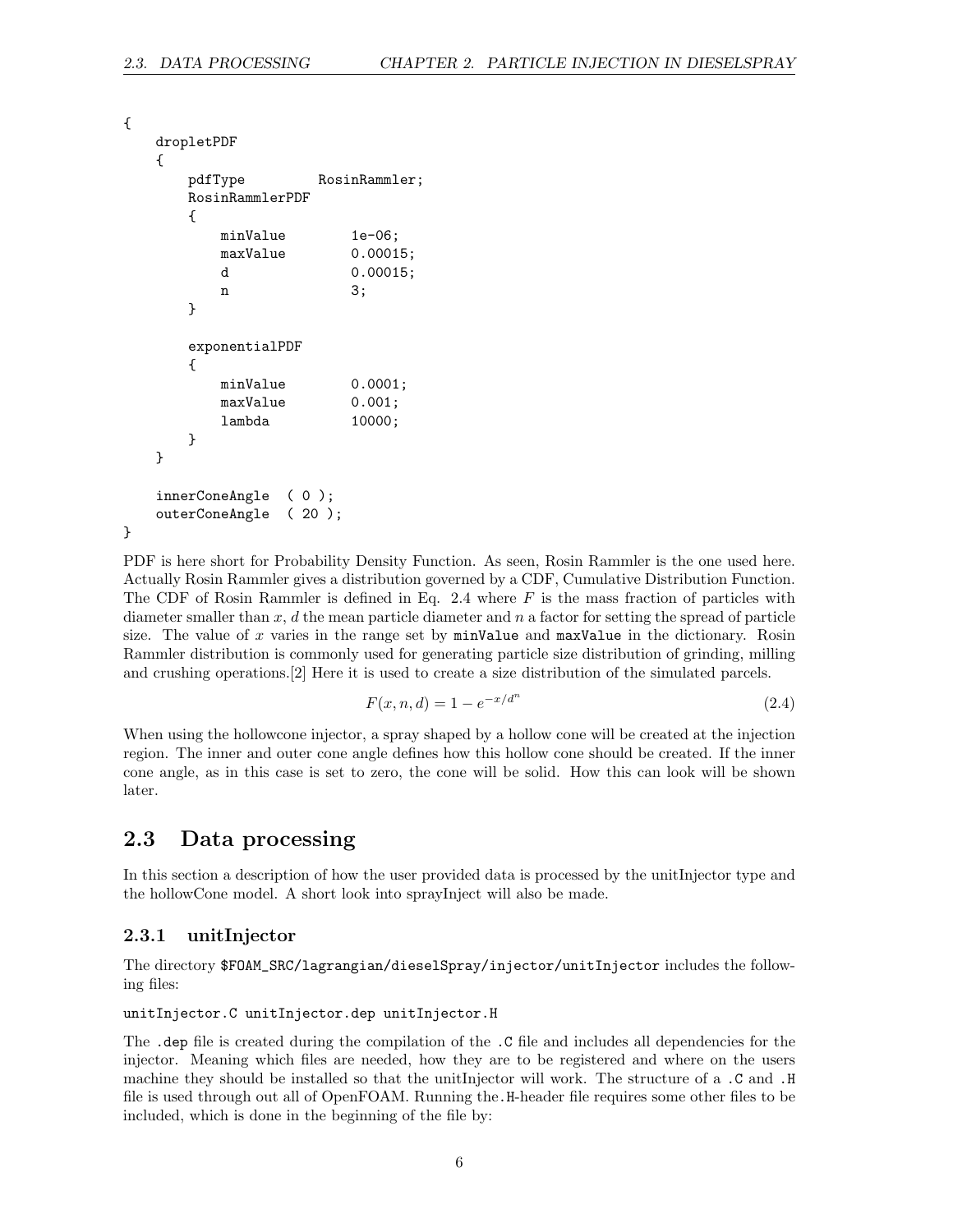#include "injectorType.H" #include "vector.H"

Here vector.H is simply needed for being able to manage vectors in the code and injectorType.H includes some definitions needed for all injector types. Including of .H files are almost always needed and in them, as well as in this one there is a ifndef command that checks if the file has already been included by some other file. This function can save a lot of time when running large compilations. The main task done in the header file is that unitInjector is defined with its both private and public attributes. There are both, private and public attributes of data and member functions. Among the public attributes there also are constructors and a destructor. Worth noticing in the .H file is that a new type is defined:

#### typedef VectorSpace<Vector<scalar>, scalar, 2> pair;

This is done for the solver to be able to handle the type that for example massFlowRateProfile (see Sect. 2.2) is. With the declarations made in the .H file, there is no need of declaring them in the .C file again, since the header file is included in the .C file.

In unitInjector.C functions and constructors carries out calculations needed for the injection process. Included in this file is unitInjector.H, addToRunTimeSelectionTable.H, Random.H and mathematicalConstants.H. That unitInjector.H and some mathematical constants are needed is obvious. The addToRunTimeSelectionTable.H is used so that the unitInjector can be reached as a injectorType in injectorProperties dictionary while Random.H is for being able for creating random numbers. The constructors section begins with reading the properties defined in the file injectorProperties (see below).

```
injectorType(t, dict),
propsDict_(dict.subDict(typeName + "Props")),
position_(propsDict_.lookup("position")),
direction_(propsDict_.lookup("direction")),
d_(readScalar(propsDict_.lookup("diameter"))),
Cd_(readScalar(propsDict_.lookup("Cd"))),
mass_(readScalar(propsDict_.lookup("mass"))),
nParcels_(readLabel(propsDict_.lookup("nParcels"))),
X_(propsDict_.lookup("X")),
massFlowRateProfile_(propsDict_.lookup("massFlowRateProfile")),
velocityProfile_(massFlowRateProfile_),
injectionPressureProfile_(massFlowRateProfile_),
CdProfile_(massFlowRateProfile_),
TProfile_(propsDict_.lookup("temperatureProfile")),
averageParcelMass_(mass_/nParcels_),
pressureIndependentVelocity_(true)
```
As seen the properties velocityProfile and injectionPressureProfile is read in as massFlowRateProfile. This is due to that these properties are not defined in the injector properties dictionary, but still need to have values for the injection to function. They will also be corrected to values corresponding to their quantities later in the code. The average parcel mass is also calculated in this section and the property pressureIndependentVelocity is set as true. That this is set to true is directly coupled to the earlier mentioned fact that the pressure profile is not specified. Note also that a variable CdProfile is set equal to the mass flow rate profile. The reason for this will also be understood later.

After this unitInjector.C continues with controling that the user has set the start and end times of massFlowRateProfile and temperatureProfile to the same. Also the code makes sure that the time column in massFlowRateProfile is specified as time in s. These control and correct operations are shown in code below.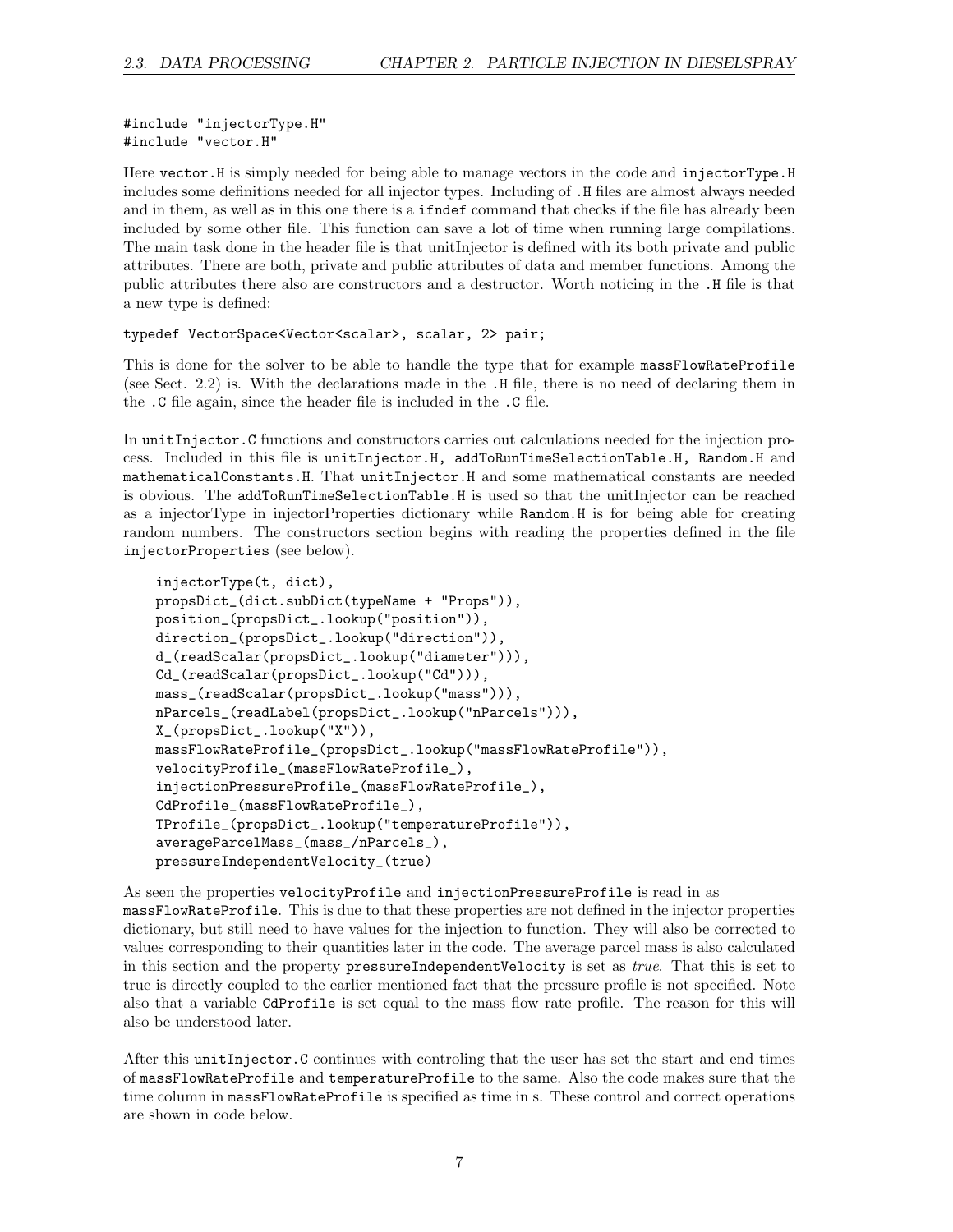```
// check if time entries for soi and eoi match
if (mag(massFlowRateProfile_[0][0]-TProfile_[0][0]) > SMALL)
{
    FatalErrorIn
    (
        "unitInjector::unitInjector(const time& t, const dictionary dict)"
    )<< "start-times do not match for TemperatureProfile and "
     << " massFlowRateProfile." << nl << exit (FatalError);
}
if
(
    mag(massFlowRateProfile_[massFlowRateProfile_.size()-1][0]
  - TProfile_[TProfile_.size()-1][0])
  > SMALL
)
{
    FatalErrorIn
    (
        "unitInjector::unitInjector(const time& t, const dictionary dict)"
    )<< "end-times do not match for TemperatureProfile and "
     << "massFlowRateProfile." << nl << exit(FatalError);
}
// convert CA to real time
forAll(massFlowRateProfile_, i)
{
    massFlowRateProfile_[i][0] =
        t.userTimeToTime(massFlowRateProfile_[i][0]);
    velocityProfile_[i][0] = massFlowRateProfile_[i][0];
    injectionPressureProfile_[i][0] = massFlowRateProfile_[i][0];
}
forAll(TProfile_, i)
{
    TProfile_[i][0] = t.userTimeToTime(TProfile_[i][0]);
}
```
When this is done the mass flow rate profile is corrected, so that it is ensured that it matches the total mass to be injected, see Eq. 2.5. Also, a profile for the drag coefficient is created, containing the time entries of the mass flow rate profile and the value of  $C_d$ . Below Eq. 2.5, the code for this procedure is shown.

$$
\dot{m}_{prof,new} = \dot{m}_{prof} \frac{m_{tot}}{\int_{t_0}^{t_{end}} \dot{m}_{prof}} \tag{2.5}
$$

scalar integratedMFR = integrateTable(massFlowRateProfile\_);

```
forAll(massFlowRateProfile_, i)
{
    // correct the massFlowRateProfile to match the injected mass
    massFlowRateProfile_[i][1] *= mass_/integratedMFR;
    CdProfile_[i][0] = massFlowRateProfile_[i][0];
    CdProfit[i][1] = Cd;
}
```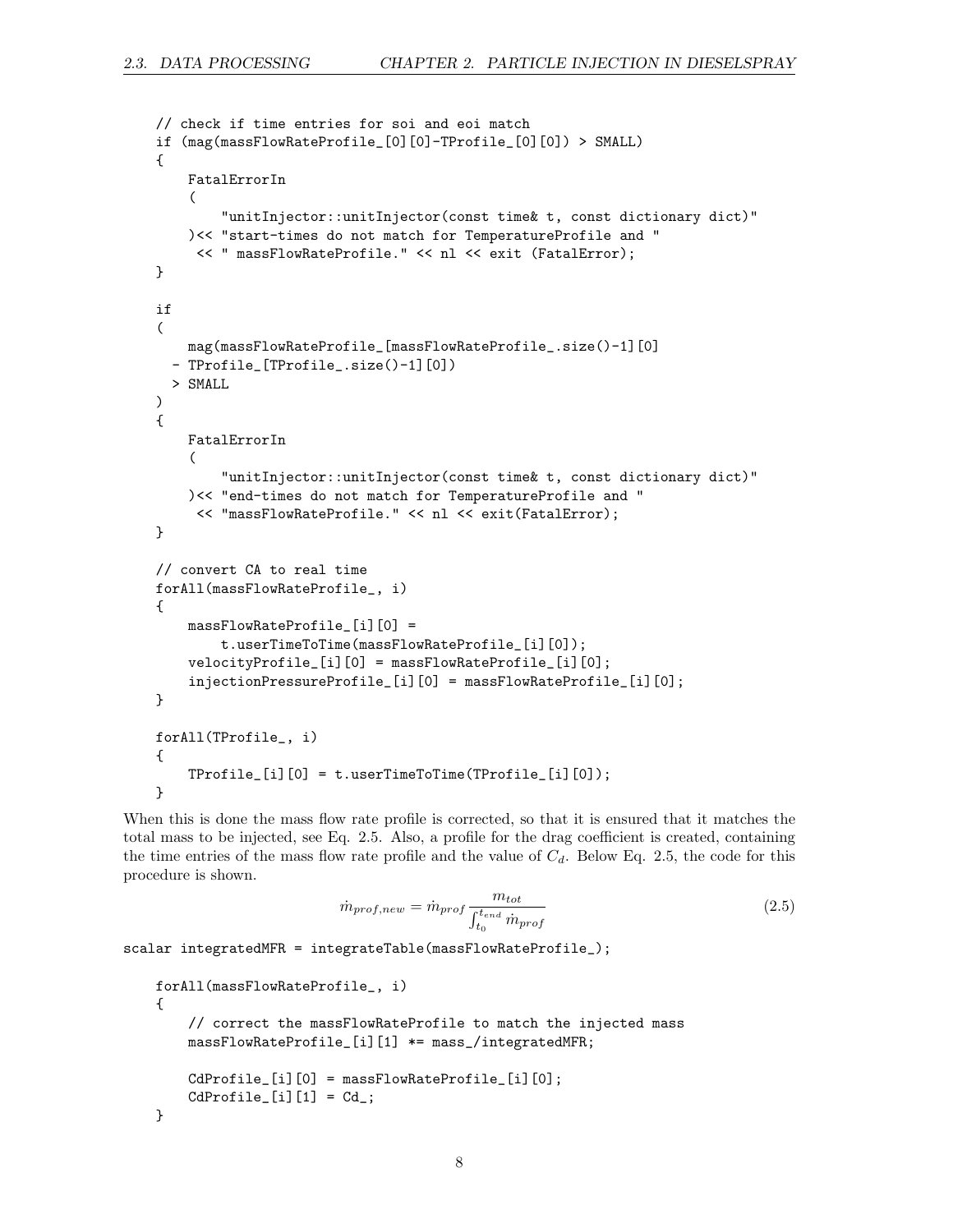After this, the injection direction vector is normalized by that it is divided it with its own magnitude (see below).

// Normalize the direction vector direction\_ /= mag(direction\_);

To keep track of every parcel a coordinate system for each one needs to be defined, three directions perpendicular to each other are needed. Since the direction vector for them already is created, two vectors perpendicular to this is sufficient. This is created based on a randomly generated vector consisting of numbers between 0 and 1. The random vector,  $\overline{A}_{rnd}$  gives through manipulation, a vector,  $\overline{B}_{tangent}$  perpendicular to the direction vector,  $\overline{dir}$ .  $\overline{B}_{tangent}$  is normalized and a third vector, perpendicular to both this and the direction vector, is simply created through a cross product. See steps in Eq. 2.6 below.

$$
\begin{array}{rcl}\nA_{rnd} & = & randomly\ generated\ vector\ in\ [0,1] \\
\overline{B}_{tangent} & = & \overline{A}_{rnd} - (\overline{A}_{rnd} \cdot \overline{dir}) * \overline{dir} \\
\overline{map}V & = & magnitude(\overline{A}_{tangent}) \\
\overline{tan}_{Inj1} & = & \frac{\overline{A}_{tangent}}{magV} \\
\overline{tan}_{Inj2} & = & \overline{dir} \times \overline{tan}_{Inj1}\n\end{array} \tag{2.6}
$$

In the code the section corresponding to Eq. 2.6 is

```
void Foam::unitInjector::setTangentialVectors()
{
   Random rndGen(label(0));
    scalar magV = 0.0;
   vector tangent;
   while (magV < SMALL)
    {
        vector testThis = rndGen-vector01();
        tangent = testThis - (testThis & direction_)*direction_;
        magV = mag(tangent);
   }
    tangentialInjectionVector1_ = tangent/magV;
    tangentialInjectionVector2_ = direction_ ^ tangentialInjectionVector1_;
```
}

The while loop is as seen to make sure that magV is SMALL, which it should be as its set to 0.0 in the beginning of the calculation.

For making sure that the mass fraction X sums up to one, this is checked. If it does not, this is fixed with the expression in Eq. 2.7 where a loop over i is done.

$$
X(i) = \frac{X(i)}{sum(X)}\tag{2.7}
$$

This equation is constructed so that it will work for injections with several species. The code of this is shown below.

```
// check molar fractions
    scalar Xsum = 0.0;
    for All(X_-, i){
```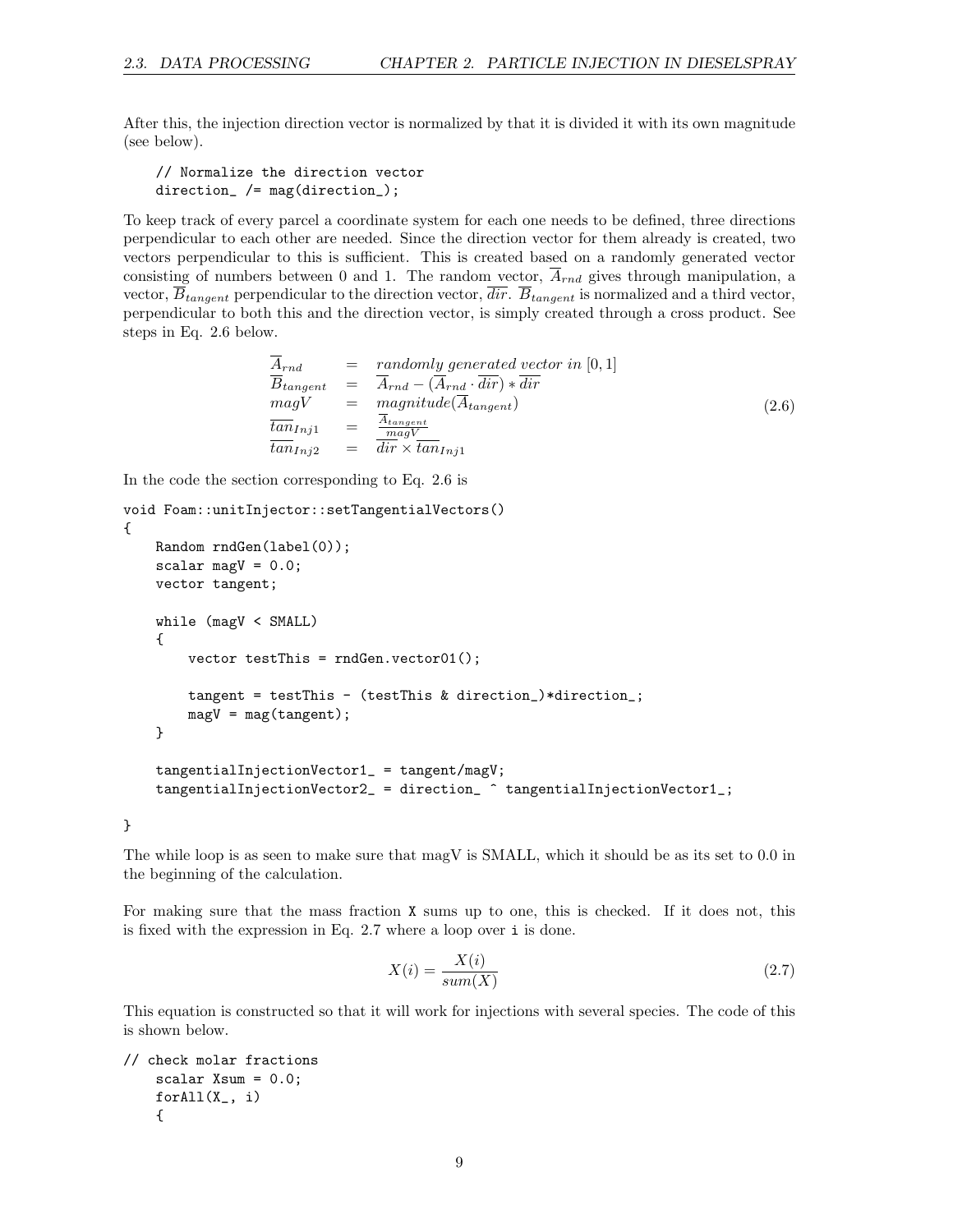```
Xsum += X_{-}[i];
}
if (mag(Xsum - 1.0) > SMALL){
    WarningIn("unitInjector::unitInjector(const time& t, Istream& is)")
        << "X does not sum to 1.0, correcting molar fractions."
        << nl << endl;
    forAll(X_, i)
    {
        X_{-}[i] /= Xsum;}
}
```
Also needed for the injection is how many parcels that should be injected every time step, this is done next. The number of parcels are calculated from dividing the mass to be injected by the average mass of a parcel. It is also rounded off to the closest integer, see Eq. 2.8.

$$
n_{parcels} = integer \ of \ (\frac{m_{inj}}{m_{ave}} + 0.49)
$$
\n(2.8)

The translation into code of Eq. 2.8 is

```
Foam::label Foam::unitInjector::nParcelsToInject
(
    const scalar time0,
    const scalar time1
) const
{
    scalar mInj = mass_*(fractionOfInjection(time1)-fractionOfInjection(time0));label nParcels = label(mInj/averageParcelMass_ + 0.49);
    return nParcels;
}
```
The position of the injection of each parcel, based on the injection disc diameter and the disc's center position is then defined for the solver. These positions are distributed within the injection disc according to Eq. 2.9 where  $S_{rnd}$  is a scalar with the same behaviour as the components of  $A_{rnd}$ in Eq. 2.6.

$$
r_{inj} = d * S_{rnd}
$$
  
angle<sub>injPos</sub> =  $2\pi * S_{rnd}$   

$$
\overline{pos}_{parc} = \overline{pos} + r_{inj} * (\overline{tan}_{Inj1} * cos(\alpha_{injAngle}) + \overline{tan}_{Inj2} * sin(\alpha_{injAngle}))
$$
 (2.9)

The paranthesis in the last calculation of Eq. 2.9 forms a vector in the plane perpendicular to the direction vector, since both  $\overline{\tan}_{Inj1}$  and  $\overline{\tan}_{Inj2}$  are perpendicular to the injection direction. When adding the position vector to this vector, the position for the injected parcel starting from origo is obtained. If the case solved for is in two dimensions a conversion for this is also implemented in the code. The control of whether it is a two dimensional case or not is made in the file spray.C which is a central part of the dieselSpray class (located in \$FOAM\_SRC/lagrangian/dieselSpray/spray). The calculation for the three dimensional case, i.e. Eq. 2.9 can be seen in code format below.

```
Foam::vector Foam::unitInjector::position
(
    const label n,
    const scalar time,
    const bool twoD,
    const scalar angleOfWedge,
```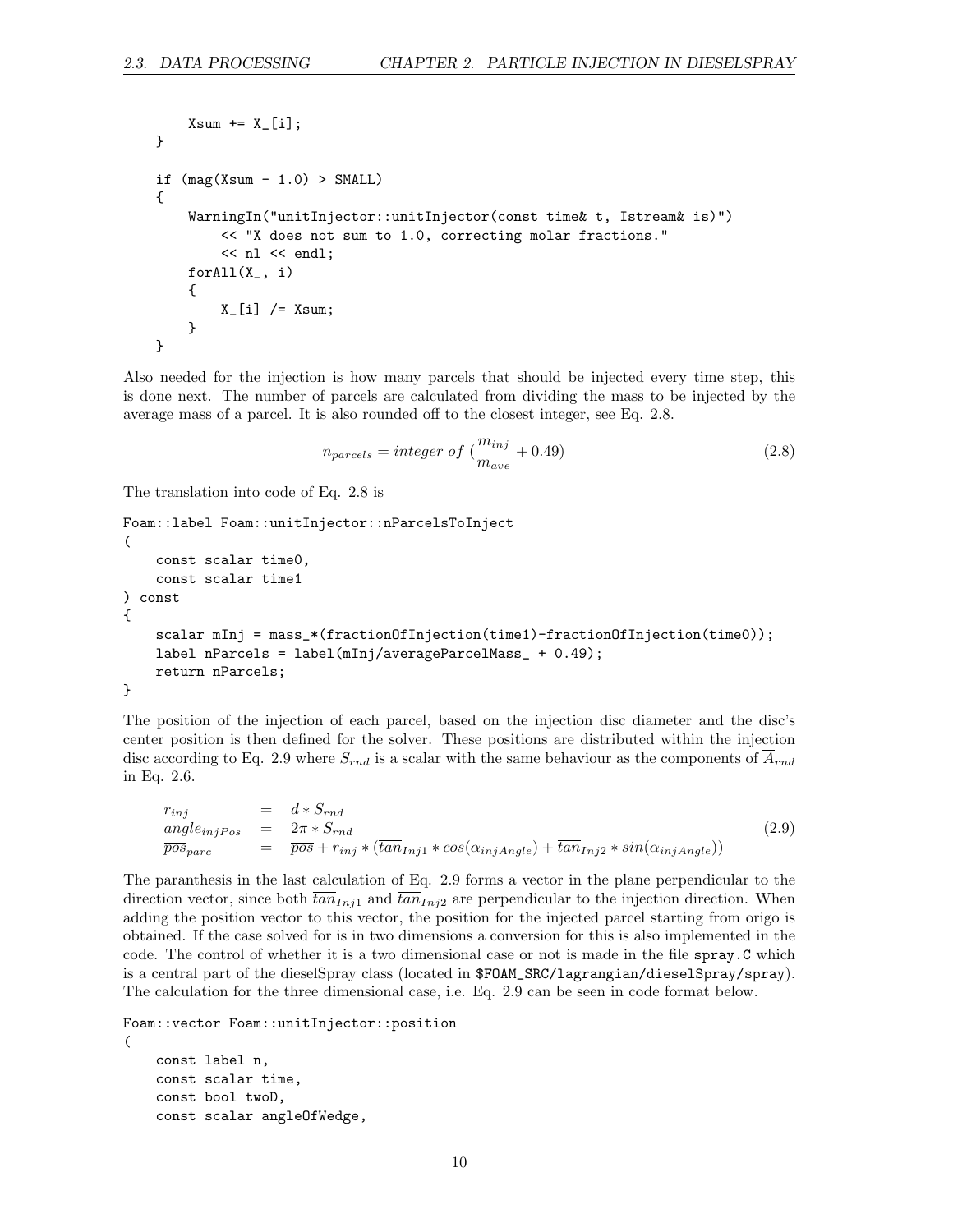```
const vector& axisOfSymmetry,
    const vector& axisOfWedge,
    const vector& axisOfWedgeNormal,
    Random& rndGen
) const
// otherwise, disc injection
        scalar iRadius = d_*rndGen.scalar01();
        scalar iAngle = 2.0*mathematicalConstant::pi*rndGen.scalar01();
        return
        (
            position_
          + iRadius
          * (
              tangentialInjectionVector1_*cos(iAngle)
            + tangentialInjectionVector2_*sin(iAngle)
          )
        );
```
As earlier mentioned the velocity and pressure profiles are corrected for the injection. This is done at the end of this file, with the expressions seen in Eq. 2.10.

$$
\begin{array}{rcl}\nA & = & 0.25 \ast \pi d^2 \\
U & = & \frac{\dot{m}}{C_d \rho A} \\
p & = & p_{ref} + 0.5 \rho v^2\n\end{array} \tag{2.10}
$$

Eq. 2.10 is looped over the time positions specified in massFlowRateProfile, so that the profiles are specified at all times. Note that the calculation of the velocity profile can be recognised from the example stated in Eq. 2.2. In OpenFoam code this looks as

```
void Foam::unitInjector::correctProfiles
(
    const liquidMixture& fuel,
    const scalar referencePressure
)
{
    scalar A = 0.25*mathematicalConstant::pi*pow(d_1, 2.0);scalar pDummy = 1.0e+5;
    forAll(velocityProfile_, i)
    {
        scalar time = velocityProfile_[i][0];
        scalar rho = fuel.rho(pDummy, T(\text{time}), X<sub>-</sub>);
        scalar v = massFlowRateProfile_[i][1]/(Cd_*rho*A);
        velocityProfile_[i][1] = v;
        injectionPressureProfile_[i][1] = referencePressure + 0.5*rho*v*v;
    }
}
```
### 2.3.2 hollowCone

In Section 2.2 it was mentioned that the spray properties dictionary defined which injector model that is to be used. Here hollowConeInjector is used and it is built up in the same way as the injector type, with hollowCone.H and hollowCone.C. It is located in

\$FOAM\_SRC/lagrangian/dieselSpray/spraySubModels/injectorModel/hollowCone.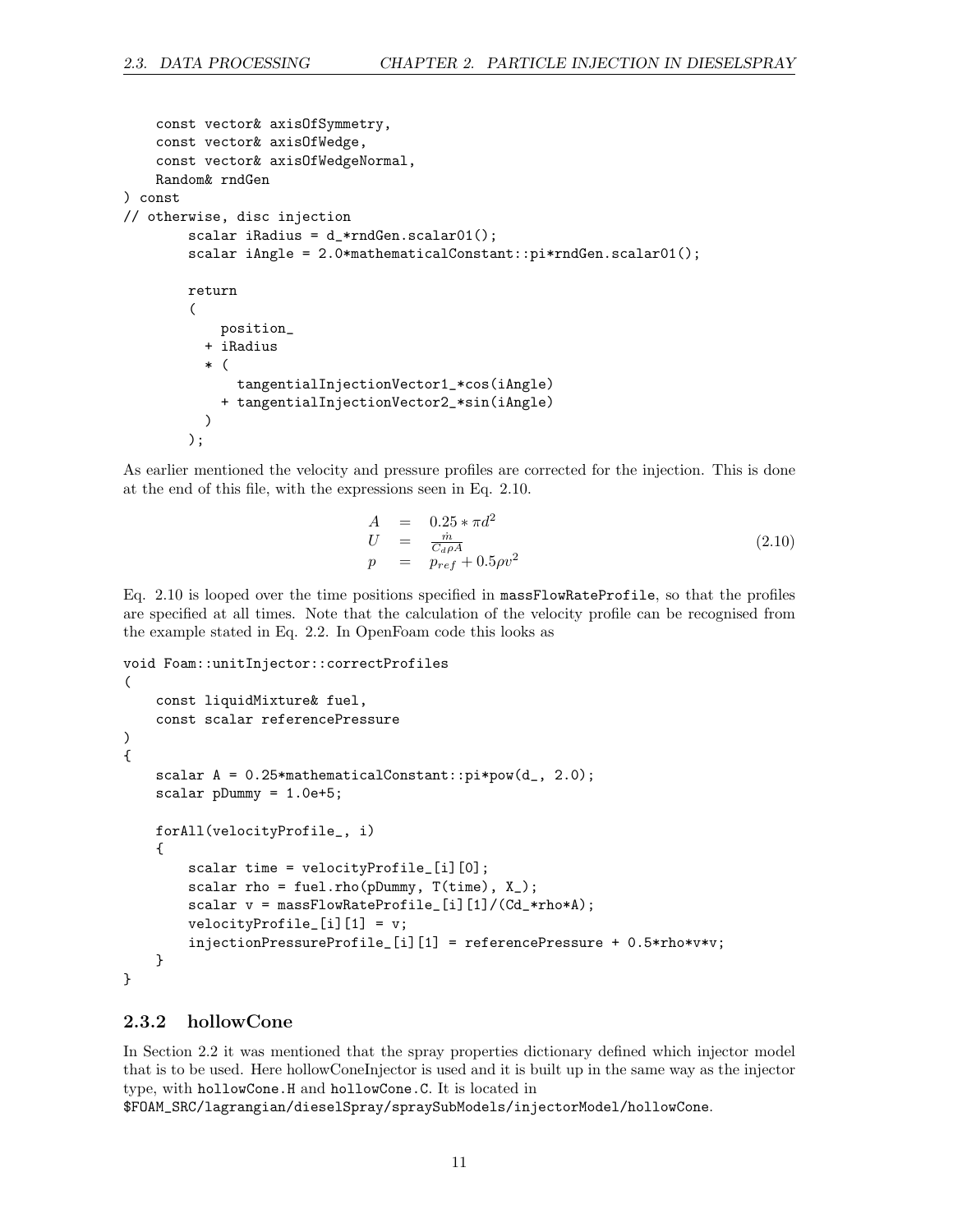In hollowCone.H it is first checked if the file already has been included and then files needed for the file itself are included. Needed files are: injectorModel.H, scalarList.H and pdf.H. Which are giving definitions for injector models in general, providing a type definition of a scalar list and allowing a number of PDF's to be used. With these files included, the class declaration with public and private attributes can be done.

The .C file includes except the .H file, addToRunTimeSelectionTable and mathematicalConstants which are needed for the same purposes as in unitInjector.C. The first thing done under constructors is that the data for pdfType (including its settings), innerAngle and outerAngle are obtained from the spray properties dictionary. It is also checked that the settings are done in a correct way. Then the reference pressure is set to the ambient pressure and the velocity profiles are corrected using the construction of Eq.  $2.10$  as in unitInjector.C. All this is seen below.

```
// Construct from components
hollowConeInjector::hollowConeInjector
(
    const dictionary& dict,
    spray& sm
\mathcal{L}:
    injectorModel(dict, sm),
    hollowConeDict_(dict.subDict(typeName + "Coeffs")),
    dropletPDF_
    (
        pdfs::pdf::New
        (
            hollowConeDict_.subDict("dropletPDF"),
            sm.rndGen()
        )
    ),
    innerAngle_(hollowConeDict_.lookup("innerConeAngle")),
    outerAngle_(hollowConeDict_.lookup("outerConeAngle"))
{
    if (sm.injectors().size() != innerAngle_.size())
    {
        FatalError << "hollowConeInjector::hollowConeInjector"
            << "(const dictionary& dict, spray& sm)\n"
            << "Wrong number of entries in innerAngle"
            << abort(FatalError);
    }
    if (sm.injectors().size() != outerAngle_.size())
    {
        FatalError << "hollowConeInjector::hollowConeInjector"
            << "(const dictionary& dict, spray& sm)\n"
            << "Wrong number of entries in outerAngle"
            << abort(FatalError);
    }
    scalar referencePressure = sm.ambientPressure();
    // correct velocityProfile
    forAll(sm.injectors(), i)
    {
```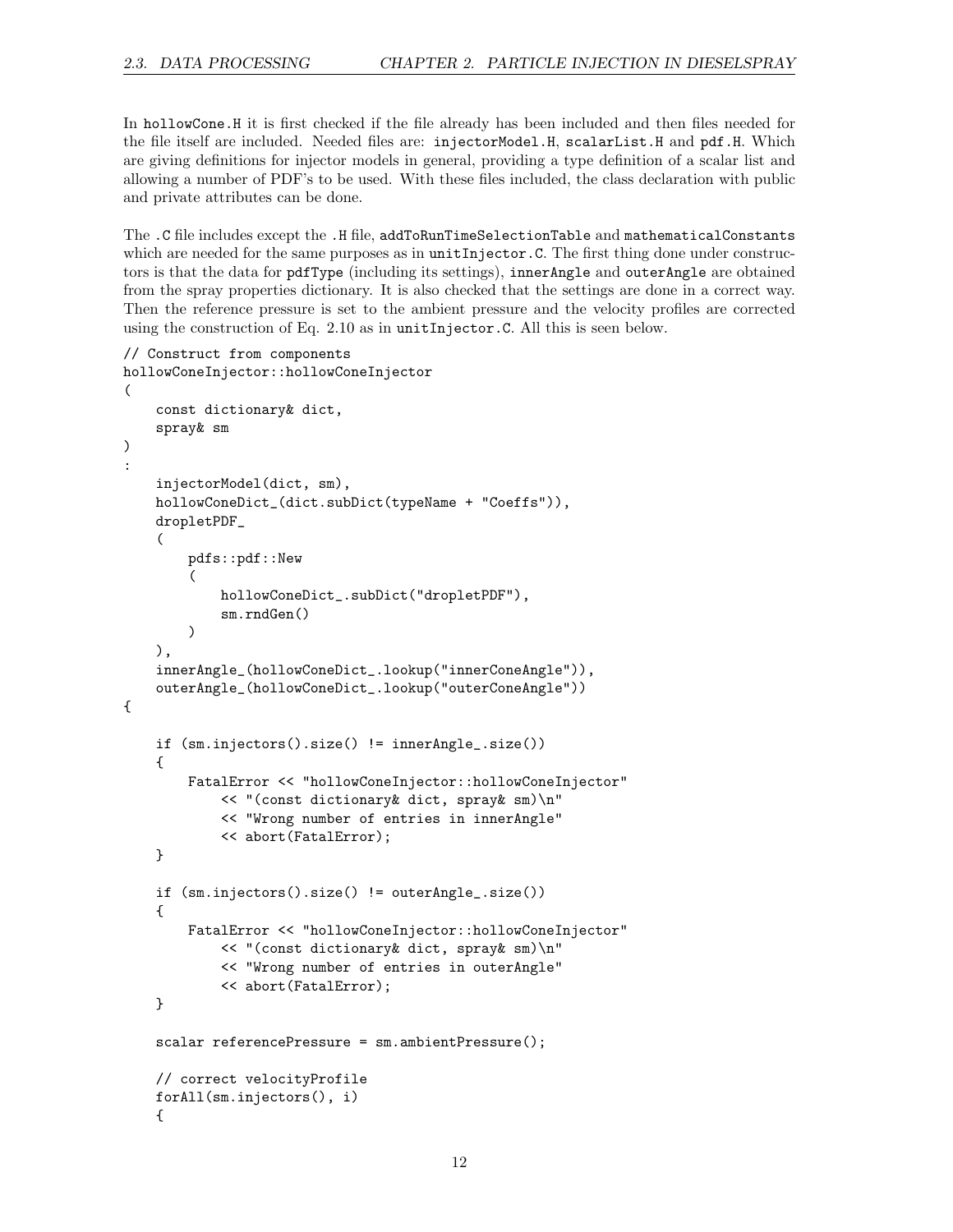```
sm.injectors()[i].properties()->correctProfiles(sm.fuels(), referencePressure);
}
```
}

After this, the injection direction is calculated based on the inner and outer angle. In the unitInjector section (2.3.1) it was described how the injection positions of the parcels where set using the calculation in 2.9. In the injector model, in this case hollowConeInjector, the initial direction of the injected particles are determined from a similar calculation, see Eq. 2.11.

$$
angle = innerAngle + S_{rnd} * (outerAngle - innerAngle)
$$
  
\n
$$
\alpha = sin(angle \pi / 360)
$$
  
\n
$$
dir_{corr} = cos(angle \pi / 360)
$$
  
\n
$$
\beta = 2\pi * S_{rnd}
$$
  
\n
$$
\frac{\hat{n}}{dirParc} = \alpha * (tan_{Inj1} * cos(\beta) + tan_{Inj2} * sin(\beta)
$$
  
\n
$$
\frac{\partial}{\partial irParc}_{norm} = \frac{dir_{Parc}}{magnitude(\overline{dirParc})}
$$
\n(2.11)

In Eq. 2.11 *angle* is a random generated angle with a value between the inner and outer angle. A direction vector ( $\overline{dirParc}$ ) and a normal vector ( $\hat{n}$ ) to this is created based on the original direction, the tangentialvectors  $dir, \overline{tan}_{Inj1}$  and  $\overline{tan}_{Inj2}$  and angle. The tangentialvectors are obtained using Eq. 2.6. The result is a vector starting from origo and defining the direction of the injected parcel. As in unitInjector.C, there is a option that calculates the direction if the case is two-dimensional. In code, the calculation made in Eq. 2.11 looks as

```
vector hollowConeInjector::direction
```

```
(
    const label n,
    const label hole,
    const scalar time,
    const scalar d
) const
{
    scalar angle = innerAngle_[n] + rndGen_.scalar01()*(outerAngle_[n]-innerAngle_[n]);
    scalar alpha = sin(angle*mathematicalConstant::pi/360.0);
    scalar dcorr = cos(angle*mathematicalConstant::pi/360.0);
    scalar beta = 2.0*mathematicalConstant::pi*rndGen_.scalar01();
    // randomly distributed vector normal to the injection vector
    vector normal = vector::zero;
 normal = alpha*
        (
            injectors_[n].properties()->tan1(hole)*cos(beta) +
            injectors_[n].properties()->tan2(hole)*sin(beta)
        );
    // set the direction of injection by adding the normal vector
    vector dir = dcorr*injectors_[n].properties()->direction(hole, time) + normal;
    dir /=\text{mag}(dir);
    return dir;
}
```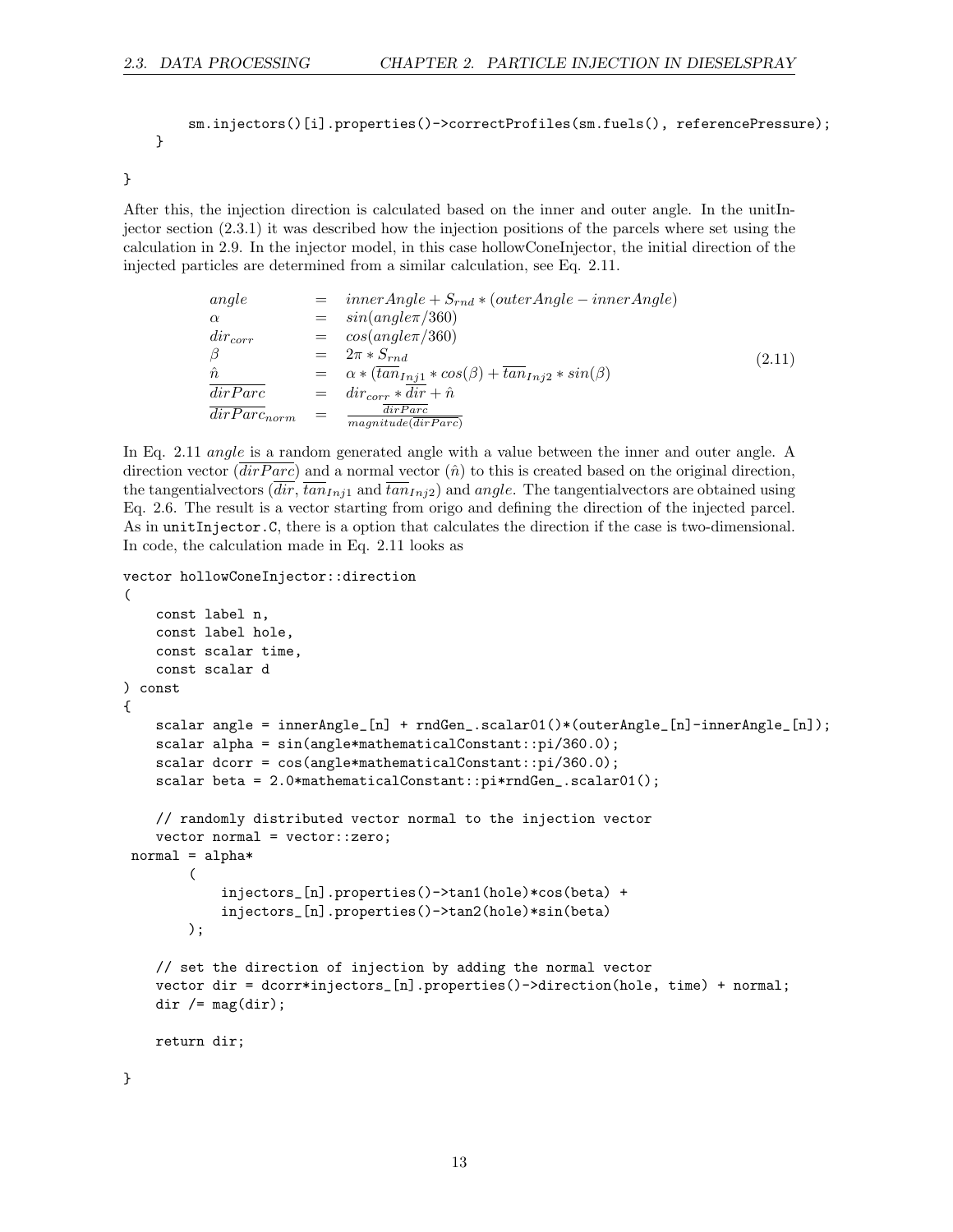The velocity profile calculated by the injector type is then reconstructed. If the injector type has the pressureIndependentVelocity property set to true the velocity will simply be fetched (see code below), which is the case for the unitInjector type.

```
scalar hollowConeInjector::velocity
(
    const label i,
    const scalar time
) const
{
    if (it.pressureIndependentVelocity())
    {
        return it.getTableValue(it.velocityProfile(), time);
    }
```
The getTableValue function, as the name suggest, gets the value of the current position in velocity profile and it is set to call the injector properties created by the injector type. If the hollow-Cone injector is used together with a injector where this property is *false*, a calculation based on the pressure profile will be carried out to construct a velocity profile, see below (continuation of hollowConeInjector::velocity).

else

```
{
        scalar Pref = sm_.ambientPressure();
        scalar Pinj = it.getTableValue(it.injectionPressureProfile(), time);
        scalar rho = sm_.fuels().rho(Pinj, it.T(time), it.X());
        scalar dp = max(0.0, Pinj - Pref);return sqrt(2.0*dp/rho);
    }
}
```
At the end of hollowCone.C the average velocity is calculated by taking the mean of the velocity over the injection time. See Eq. 2.12 and following code.

$$
U_{mean} = \frac{sum(U)}{no. of \ timesteps \ of \ injection} \tag{2.12}
$$

```
scalar hollowConeInjector::averageVelocity
(
    const label i
) const
{
    const injectorType& it = sm_.injectors()[i].properties();
    scalar dt = it.teoi() - it.tsoi();return it.integrateTable(it.velocityProfile())/dt;
}
```
The velocity profiles are here summed up by integrateTable.

### 2.3.3 sprayInject

When the injector type and injector model have defined all necessary parameters for the injection they just need to be initialized in the code. Of course, this is coupled to many computations during a simulation. But to get a better understanding of how all calculations made in the two previous sections are used, a segment of the file sprayInject.C (located in \$FOAM\_SRC/lagrangian/dieselSpray/spray is shown below.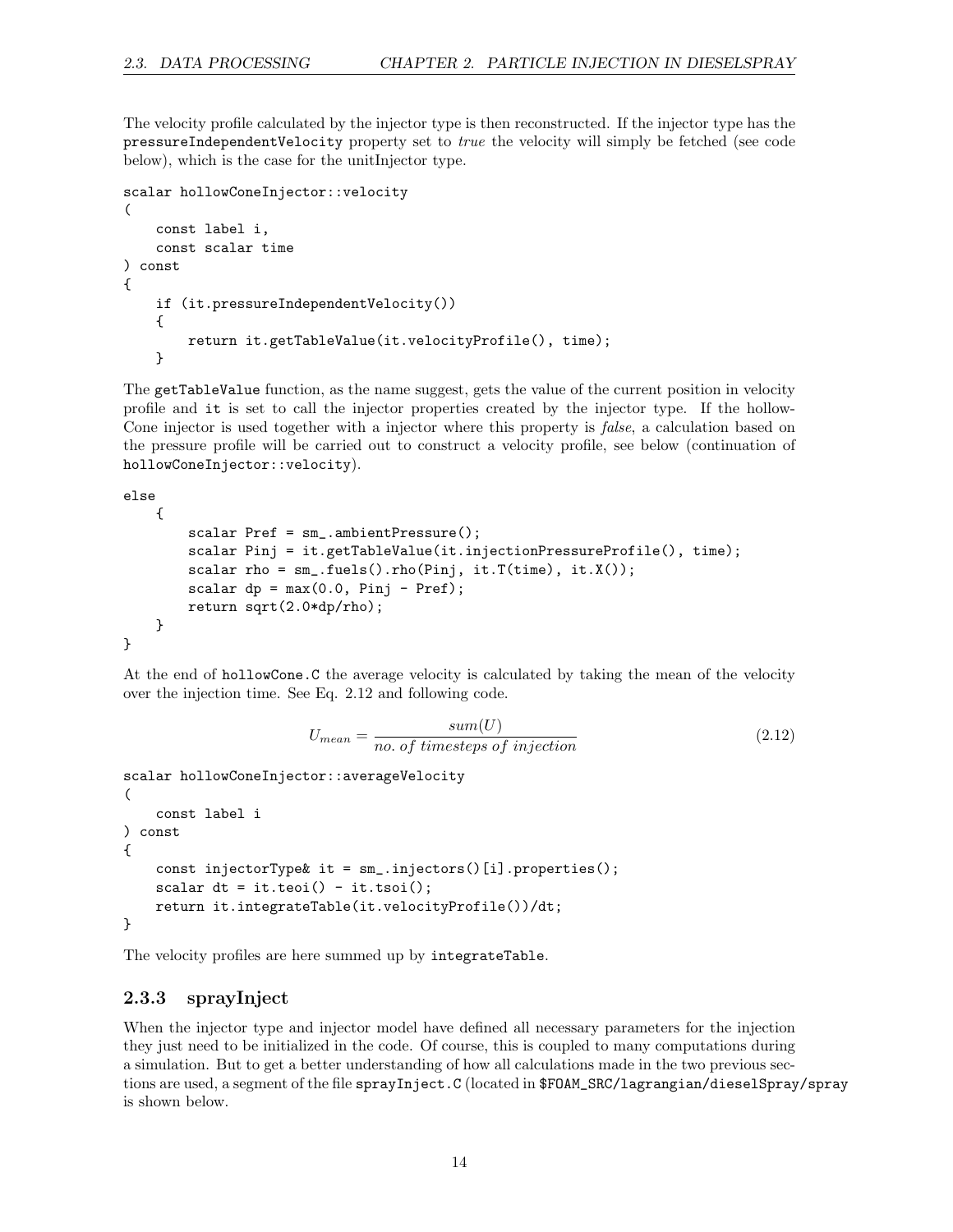```
forAll(injectors_, i)
    {
      if (mass > 0)for(label j=0; j<Np; j++)
            {
            for(label n=0; n<nHoles; n++)
                {
                 if (injectorCell >= 0)
                     {
                     } // if (injectorCell....
                } // for(label n=0...
            } // for(label j=0....
        } // if (mass>0)...
    } // forAll(injectors)...
```
This piece of code shows how the injection is done. The *if statements* above are for making sure that injection really should take place and the for loops are there so that the injection of parcels is made as many times as desired. The most outer loop repeats as many time as there are injectors (one in the case examined here), the Np loop is for the number of parcels each time step (recognized from earlier) and **nHoles** is for the number of holes used in the current injector type (one for unitInjector).

With the now obtained knowledge, a picture of the injection process can be made. A try to visualize the injection created by unitInjector and hollowCone (with  $innerAngle = 0$ , so solid) is done in figure 2.1



Figure 2.1: Fundamental picture of injection using unitInjector and hollowCone. Size distribution governed by Rosin Rammler,  $innerAngle = 0$ .

## 2.4 Injection example

To be able to further visualize how the injection process is carried out, snapshots of the aachen-Bomb tutorial (no ignition) simulation will be shown here. In the following figures, the standard run where *outerAngle* = 20 is showed together with a case where *outerAngle* = 60. In both cases  $innerAngle = 0$ . By studying the difference between them a interpretation of how the hollowCone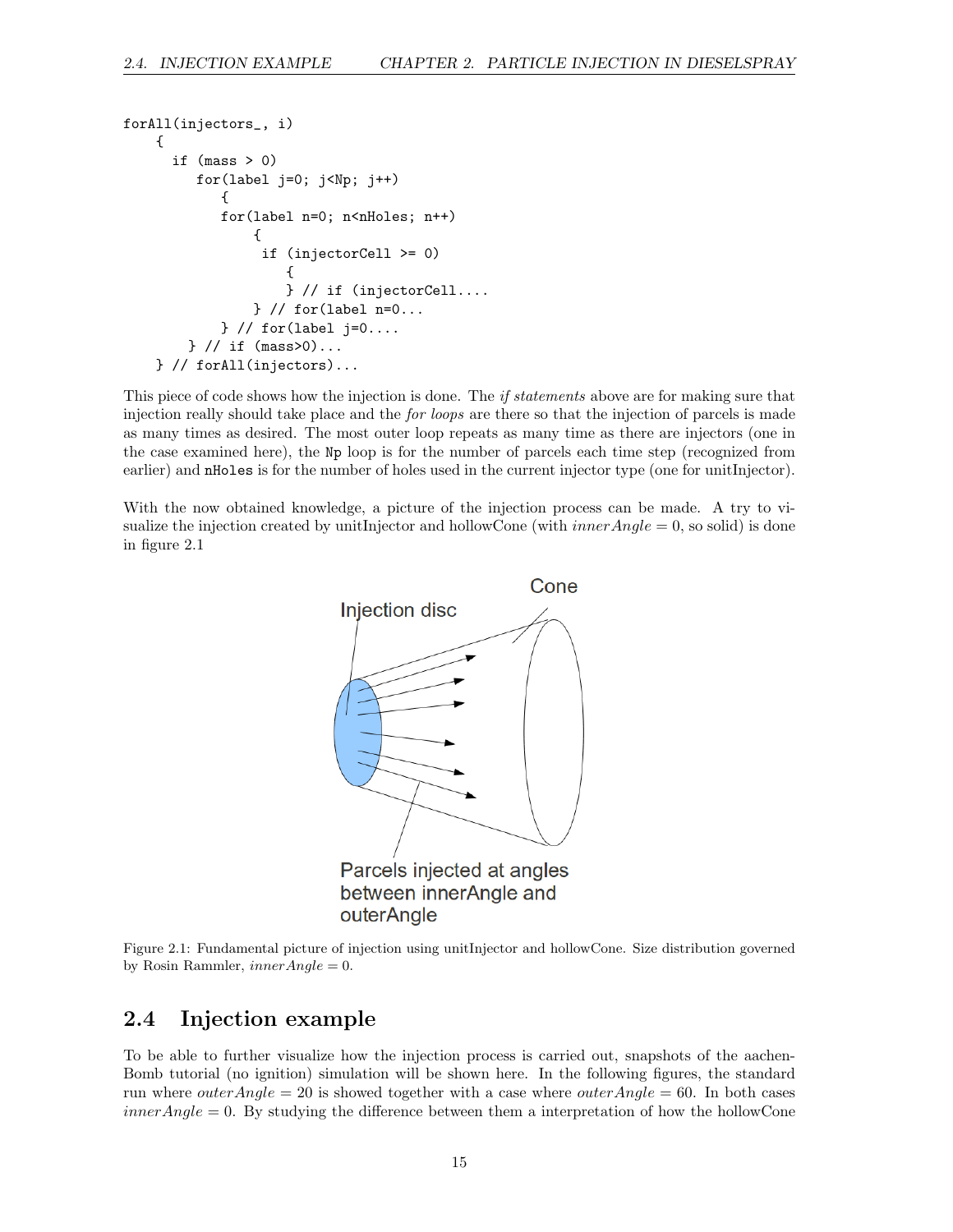injector shapes the spray should be aquired. In the figures, the plane to the left is placed at the position of the injection disc and the clips are made to easy illustrate how the spray is spread in the domain. The negative y-direction and thus the direction of gravity is perpendicular to the plane created at the injection disc and pointing in the same direction as the top of the spray.



Figure 2.2:  $Time = 0.0001$ . Injection just initialised, sprays almost similar. But a closer look gives that the 60◦ case spray is a bit wider.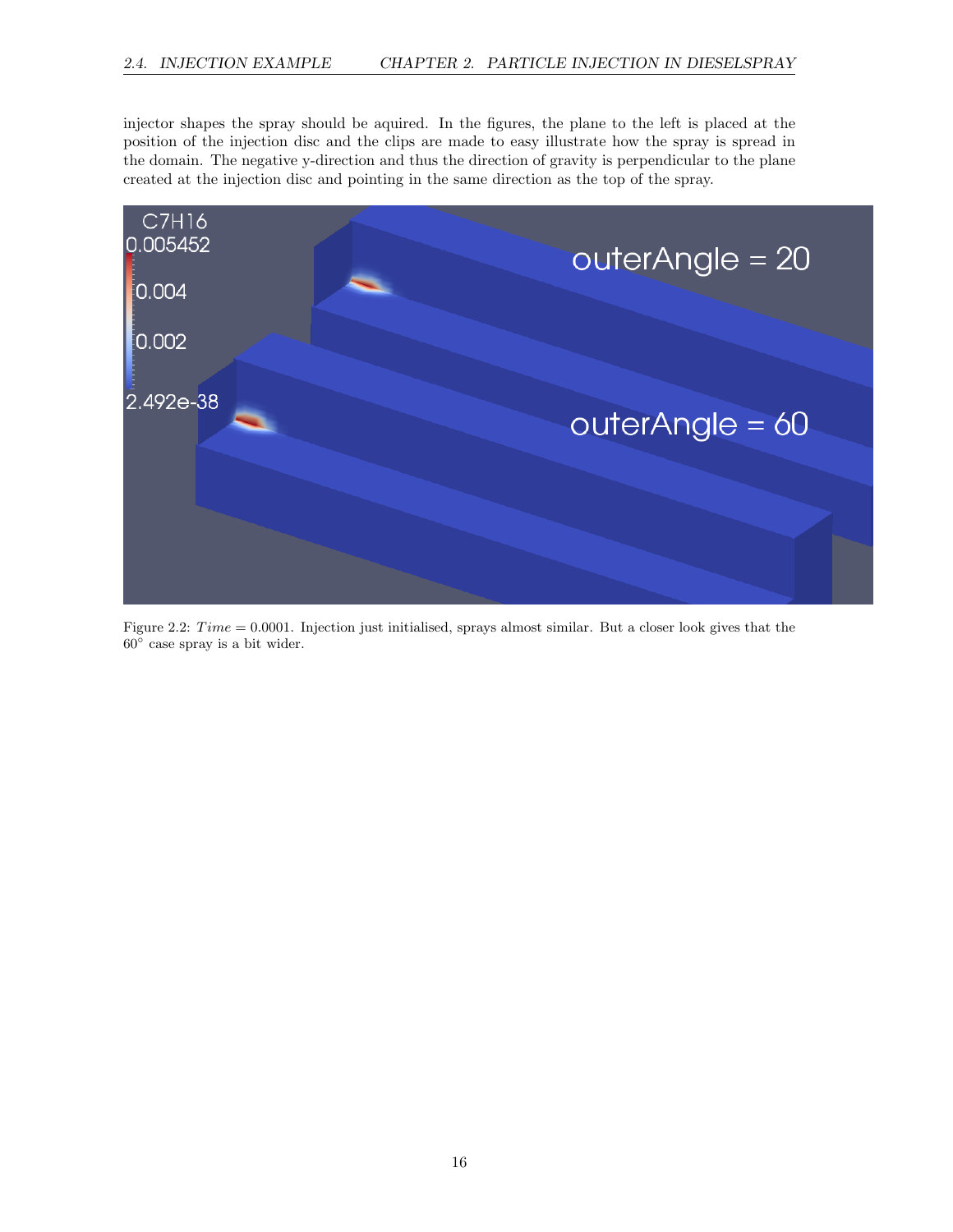

Figure 2.3:  $Time = 0.00065$ . The difference between the cases grow larger. A cone shape can be identified, starting from the injection disc



Figure 2.4: Time = 0.00165. The difference continues to grow. The  $60^{\circ}$  case has clearly reached the outer bondaries of the domain.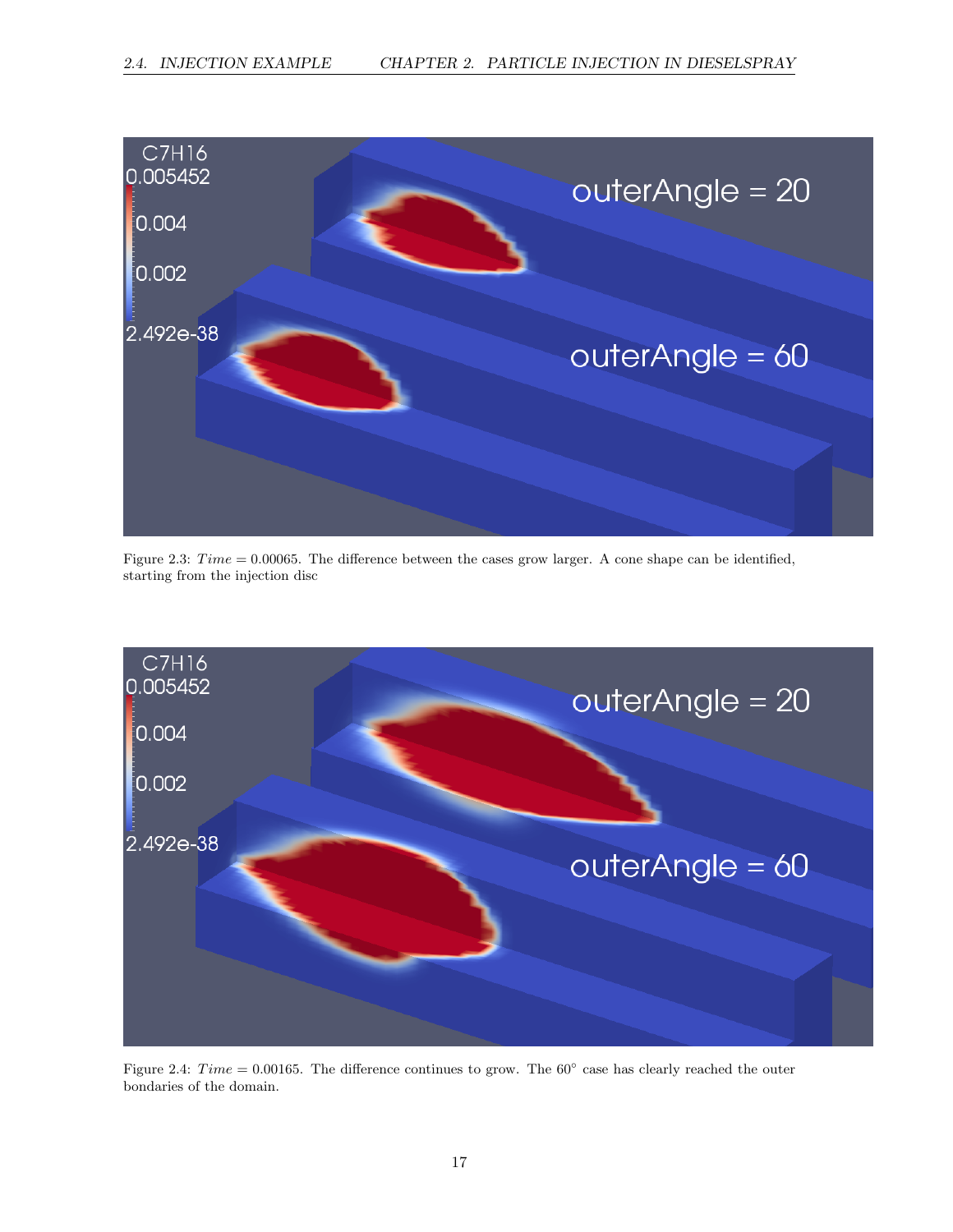

Figure 2.5:  $Time = 0.01$ . The last time step, both sprays have distributed evenly in the domains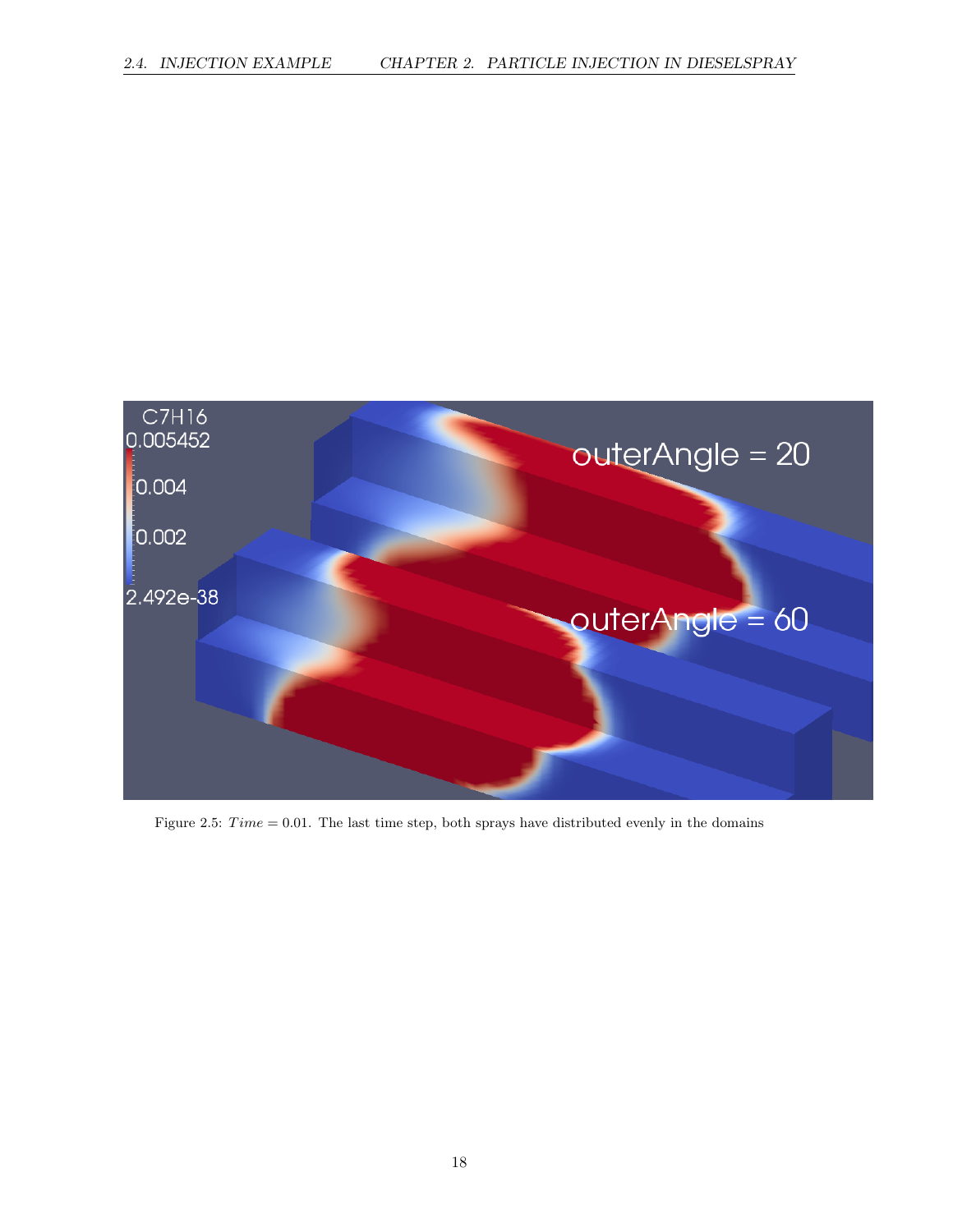## Chapter 3

# A simple particle injector

The solidParticle class offers simulation or at least computations for demo purposes of solid particles. Here, a particle injector will be added in the class and a case will be solved with a modified version of the simpleFoam solver.

## 3.1 injectorSolidParticleFoam

The modification will be compiled as a new class, injectorSolidParticleFoam. The first step is to set up a new directory for compilation.

#### 3.1.1 Directory and compilation settings

First of all, create a directory for the new class.

```
mkdir $WM_PROJECT_USER_DIR/applications/solvers/injectorSolidParticleFoam
cd $WM_PROJECT_USER_DIR/applications/solvers/injectorSolidParticleFoam
```
Now copy the needed files to the new directory.

```
cp -r $FOAM_SRC/lagrangian/solidParticle/* .
cp $FOAM_SOLVERS/incompressible/simpleFoam/* .
```
Rename the files corresponding to the new class name (the indentation below is so that it is possible to easily copy the commands in all pdf-viewers).

```
mv solidParticle.C injectorSolidParticle.C
mv solidParticle.H injectorSolidParticle.H
 mv solidParticleI.H injectorSolidParticleI.H
mv solidParticleIO.C injectorSolidParticleIO.C
 mv solidParticleCloud.C injectorSolidParticleCloud.C
mv solidParticleCloud.H injectorSolidParticleCloud.H
 mv solidParticleCloudI.H injectorSolidParticleCloudI.H
mv simpleFoam.C injectorSolidParticleFoam.C
```
Then make sure that the code within the files also agrees with the new names.

```
sed -i s/solid/injectorSolid/g injectorSolidParticle.C
sed -i s/solid/injectorSolid/g injectorSolidParticle.H
sed -i s/solid/injectorSolid/g injectorSolidParticleI.H
sed -i s/solid/injectorSolid/g injectorSolidParticleIO.C
sed -i s/solid/injectorSolid/g injectorSolidParticleCloud.C
sed -i s/solid/injectorSolid/g injectorSolidParticleCloud.H
sed -i s/solid/injectorSolid/g injectorSolidParticleCloudI.H
sed -i s/simpleFoam/injectorSolidParticleFoam/g injectorSolidParticleFoam.C
```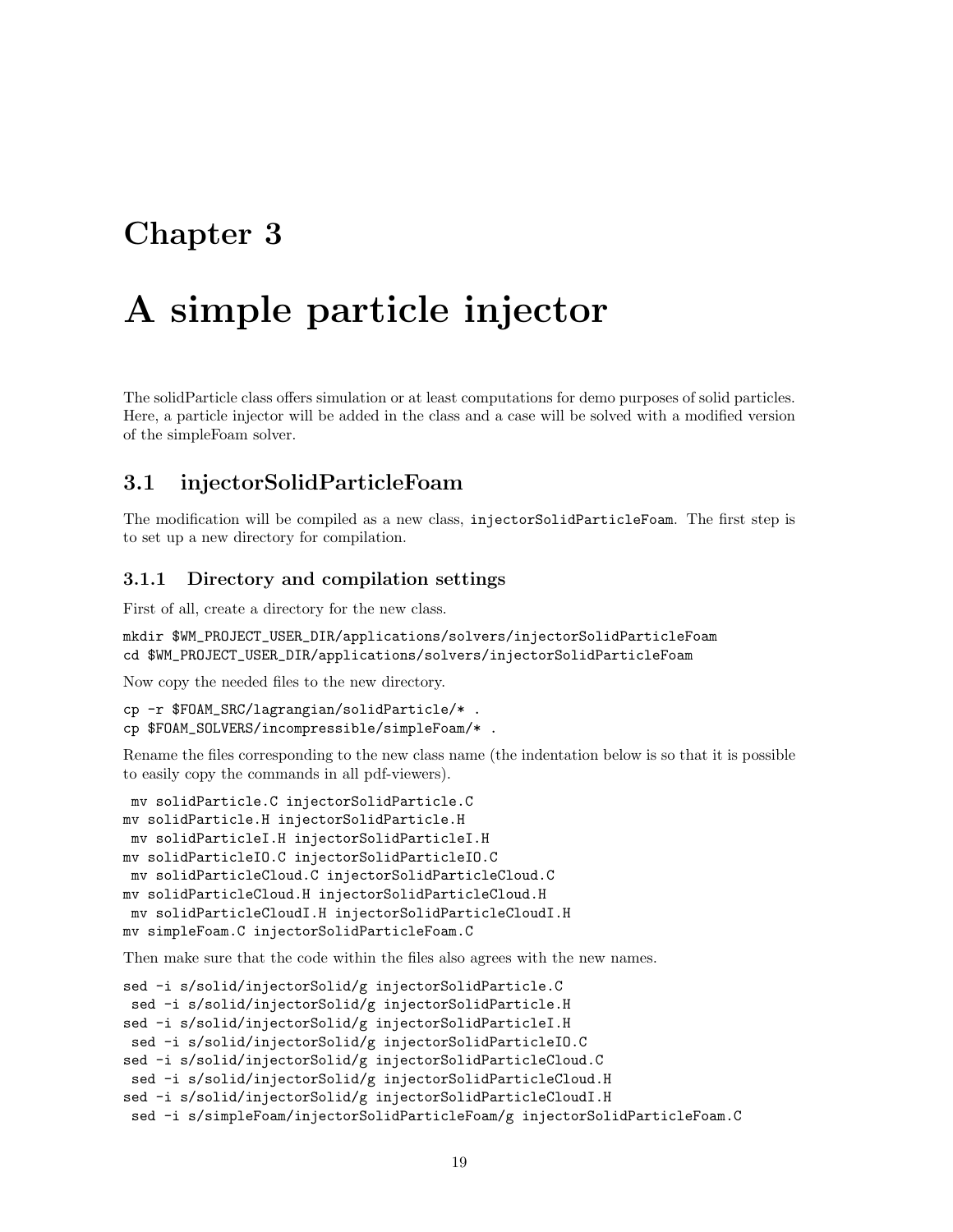The last row above is not neccesary, but it is done so that it is easy to see in the beginning of the file that the solver is injectorSolidParticleFoam and not simpleFoam. For correct compiling, the files in /Make needs to be changed. Edit Make/files with whatever text editor you like. Make sure it looks like:

```
injectorSolidParticle.C
injectorSolidParticleIO.C
injectorSolidParticleCloud.C
injectorSolidParticleFoam.C
```
#### EXE = \$(FOAM\_USER\_APPBIN)/injectorSolidParticleFoam

```
Also change Make/options to
```

```
EXE_INC = \setminus-I$(LIB_SRC)/turbulenceModels \
    -I$(LIB_SRC)/turbulenceModels/incompressible/RAS/RASModel \
    -I$(LIB_SRC)/transportModels \
    -I$(LIB_SRC)/transportModels/incompressible/singlePhaseTransportModel \
    -I$(LIB_SRC)/finiteVolume/lnInclude \
    -I$(LIB_SRC)/lagrangian/basic/lnInclude
EXE_LIBS = \ \-lincompressibleRASModels \
```

```
-lincompressibleTransportModels \
-lfiniteVolume \
-llagrangian \
-lincompressibleTurbulenceModel
```
The settings in files are needed to define which files that are to be compiled and which command the new class will be called with. In options, models for solving both the flow and the particle tracks are included. The new class is now setup for the compilation. But before doing that, changes to implement the particle injector are needed.

### 3.1.2 injectorSolidParticleFoam.C

In the beginning of this file, among the include statements, make sure to include

```
#include "injectorSolidParticleCloud.H"
```
This is done so that the solver can call functions of injectorSolidParticleCloud.H, which will be modified in the following section. Also, after #include "initContinuityErrs.H", state

#include "readGravitationalAcceleration.H"

This is done since the gravitational acceleration, g needs to be read when solving the particle tracks. Directly before Info<< "\nStarting time loop\n" << endl; insert

injectorSolidParticleCloud particles(mesh);

so that the solver knows that particles are being included in the flow. To update the movement of particles, just before runTime.write();, add

#### particles.move(g);

The first three of the above statements need to be included before this last statement. This is due to that these make sure that everything needed for solving the particle tracks is included. The calculation of all particle positions is then done at  $particles.\move(g)$ ;

Save and close the file. The solver should now work as desired, but the injection of the particles has not yet been defined.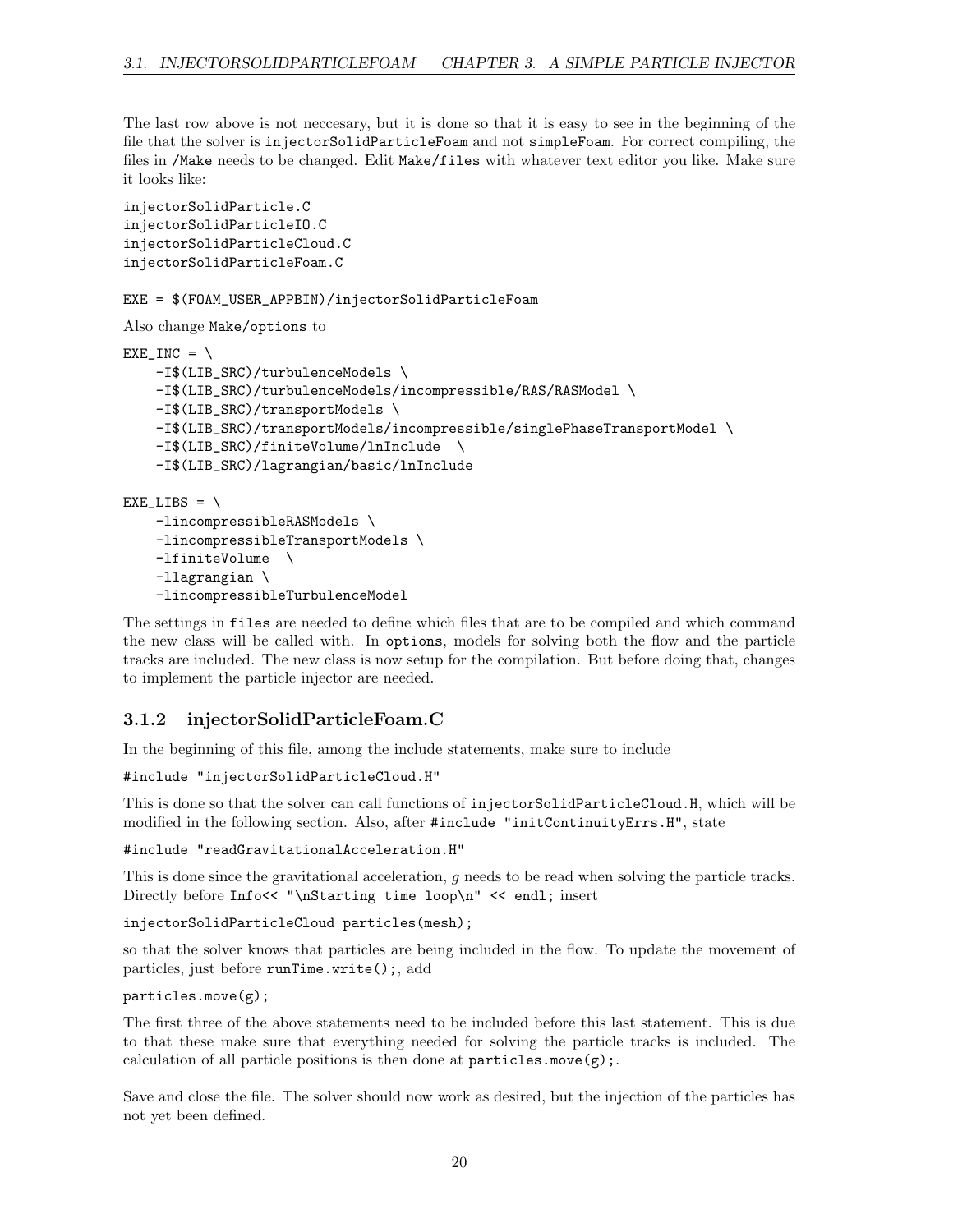### 3.1.3 injectorSolidParticleCloud.C

For specification of the injection process, the following code is needed. This can be included anywhere inside the Member function void Foam::solidParticleCloud::move(const dimensionedVector& g), where the updating of particle positions is done. So to be sure to get it right, put it at the top, just after the first curly bracket.[3]

```
// Injector 1
//Set injection position (z=0 if 2d)
scalar posy=0.015;
scalar posz=0;
scalar posx=-0.0203;
vector pos = vector(posx,posy,posz);
//Set initial velocity vector
vector vel=vector(0,0,0);
//Particle diameter
scalar d = 1e-3;
// Find cell at specified injection position and add particle here
label cellI=mesh_.findCell(pos);
if(cellI>=0) {
injectorSolidParticle* ptr= new injectorSolidParticle(*this,pos,cellI,d,vel);
Cloud<injectorSolidParticle>::addParticle(ptr);
}
```
As can be seen, properties like diameter, initial velocity and initial position of the injected particles are specified here. The label cellI finds a cell located at the injection position. Then, in the  $if$ statement, a particle with the specified diameter and velocity is added in this cell, at the injection position. Save and close.

### 3.1.4 createFields.H

The solver injectorSolidParticleFoam will need to read the density of the fluid the particles are introduced in. To be able to do this the following should be added at the top of createFields.H.

```
Info<< "\nReading transportProperties\n" << endl;
    IOdictionary transportProperties
    (
        IOobject
        (
            "transportProperties",
            runTime.constant(),
            mesh,
            IOobject::MUST_READ,
            IOobject::NO_WRITE,
            false
        )
    );
dimensionedScalar rhotP(transportProperties.lookup("rho"));
volScalarField rho
```

```
(
    IOobject
    (
        "rho",
        runTime.timeName(),
```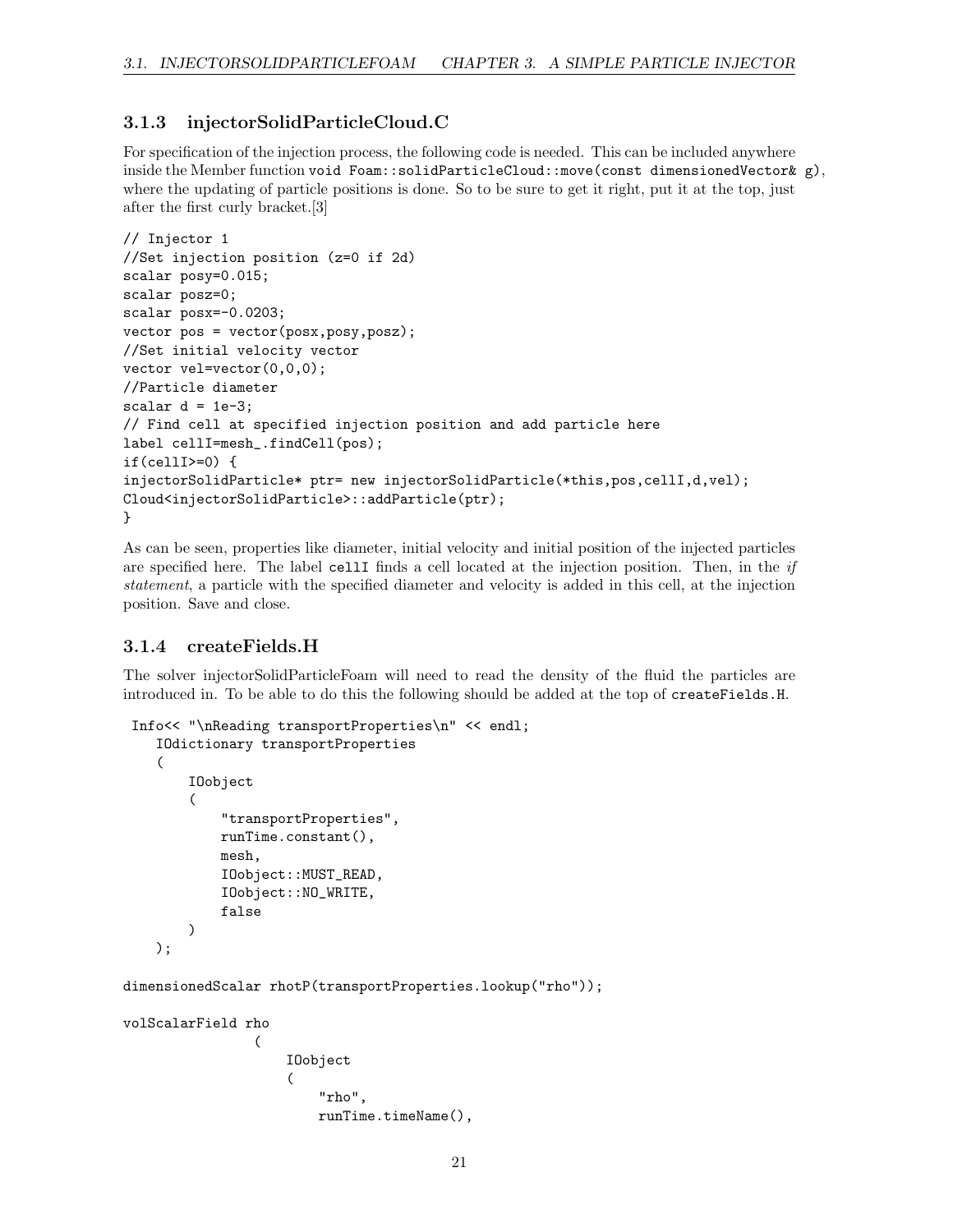```
mesh,
        IOobject::NO_READ,
        IOobject::NO_WRITE
    ),
    mesh,
    dimensionedScalar("rho", rhotP.dimensions(), rhotP.value())
)
```
;

This is the final modification before compilation, save and close the file. Make sure to be in the directory of the .C files that are to be compiled and do

wclean wmake

## 3.2 Example case

The new class will now be implemented on the pitzDaily case. This case is appropriate since it is possible to, in simple way demonstrate how the particles are influenced by the fluid flow. The domain of the pitzDaily case can be seen in figure 3.1. [5]



Figure 3.1: Geometry of the pitzDaily tutorial case.

Start by copying and renaming the case.

```
cd $FOAM_RUN
cp -r $FOAM_TUTORIALS/incompressible/simpleFoam/pitzDaily ./pitzDailyInject
cd pitzDailyInject
```
In this example, the flow will be solved to steady state before the particles are introduced into the flow. This technique is commonly used in CFD-simulations, even though there normally are more sophisticated models for particle-particle, particle-fluid and particle-wall interaction. So, to solve the flow do

#### blockMesh simpleFoam

This will take a couple of minutes. Meanwhile, locate the attached folder files which include boundary conditions and physical properties for particles in accordance with the solidParticle class. Since the particle injector will be used here, the conditions are set up so that no additional particles are injected at the simulation start. When simpleFoam has solved the flow, the case directory have several time directorys, with 1000 as the latest. Do the following.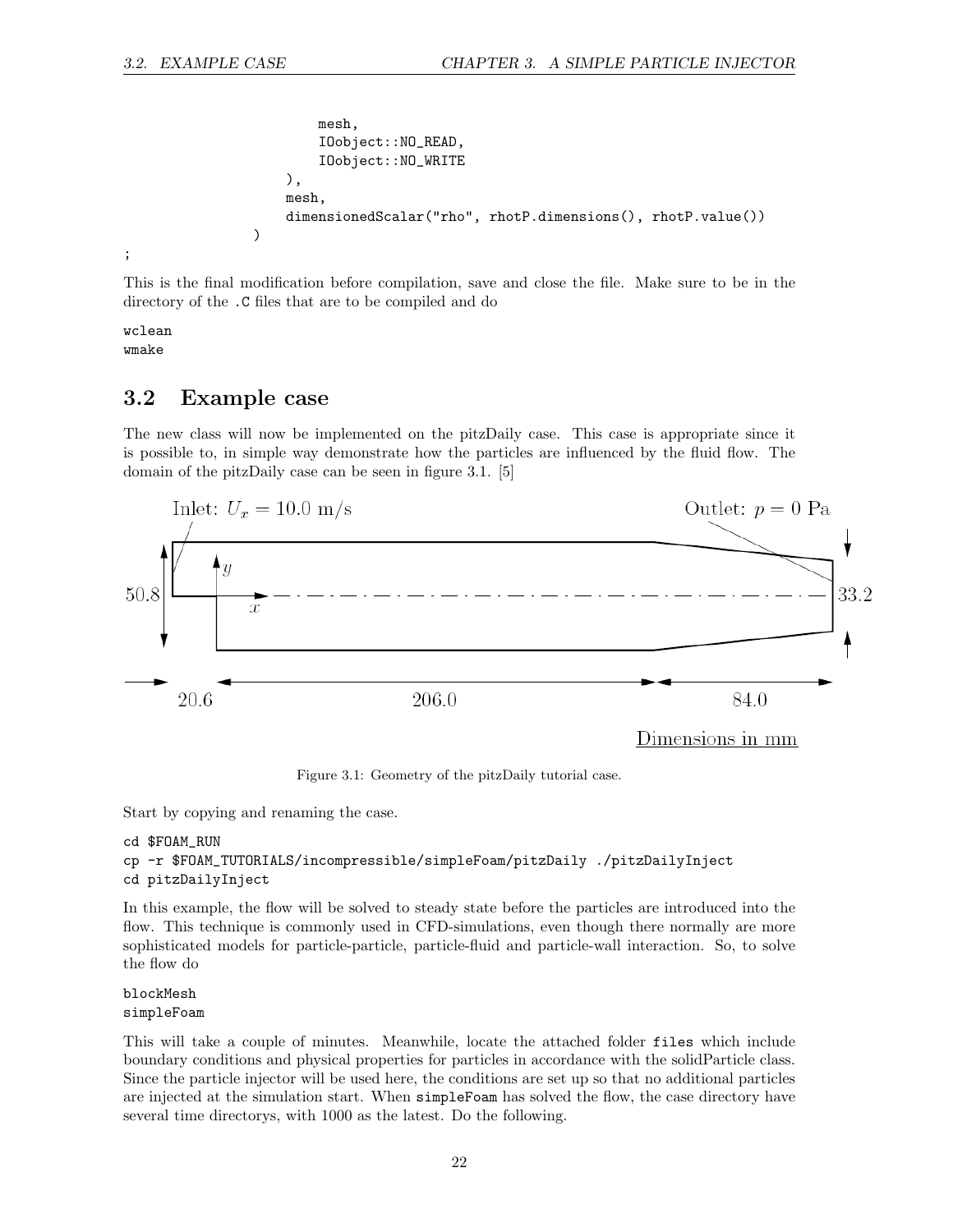- Copy the folder lagrangian to ./1000
- Copy the file particleProperties to ./constant
- Copy the file g to .constant.

Density is in particleProperties set to  $1.2\,kg/m^3$  and in g the gravity to  $9.81\,m/s^2.$  Then edit system/controlDict and change the following parameters as

| startTime     | 1000:    |
|---------------|----------|
| endTime       | 1000.15; |
| deltaT        | 0.003:   |
| writeInterval | 1:       |
| timePrecision | 8:       |

This means that the simulation only will run for additionaly 0.15 seconds and data for every time step of 0.003 s will be saved. The time precision is changed, so that all numbers of these time steps will be included when being saved.

Finally, for setting the fluids density, edit /constant/transportProperties and after nu nu [ 0 2 -1 0 0 0 0 ] 1e-05; insert

rho rho [ 1 -3 0 0 0 0 0 ] 1;

This density value is what is read in the code inserted in createFields.H in Section 3.1.4. Necessary settings for the simulation are now set. Run the simulation, convert it and postprocess by

```
injectorSolidParticleFoam
foamToVTK
paraview
```
In paraview click "Open" and open pitzDailyInject.vtk in the /VTK directory. Click "Apply" and choose to display the domain with velocity, U and as "Surface". See below.



Again, click "Open", browse into /lagrangian/defaultCloud and open defaultCloud.vtk. Click

"Apply", go to the last time step with  $\blacksquare$  and rescale data to range with  $\blacksquare$ . By doing this, it is ensured that the particle data can be reached in paraview since they are introduced in the flow at after about twenty time steps. On defaultCloud insert a "Glyph" filter by marking it and

clicking . Choose "d" for "Scalars", "Sphere" for "Glyph Type", "Scale Mode" as "off", enable edit of "Set Scale Factor" and set it to 0.005. Click "Apply" and  $\blacktriangleright$ . The parcels are injected as specified and their path through the domain can be seen in figure 3.2.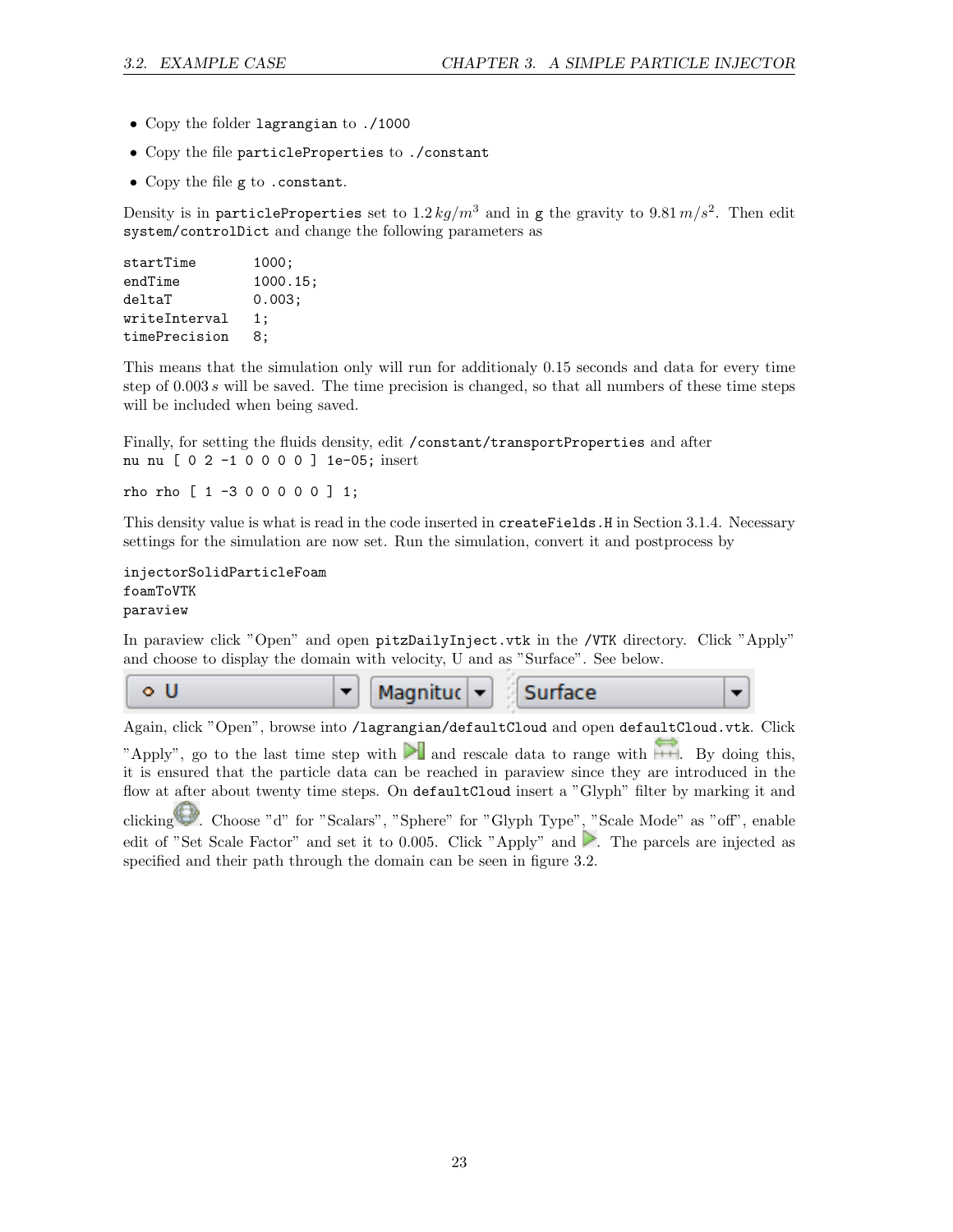

Figure 3.2: Solid particles in the case domain after the last time step.

## 3.3 Two injectors

With a slight modification of the setup in previous section, a second injector can be implemented on the pitzDaily case. Go back to the injectorSolidParticleFoam class directory.

cd \$WM\_PROJECT\_USER\_DIR/applications/solvers/injectorSolidParticleFoam

Edit the file injectorSolidParticleCloud.C and after the previous specification of the first injector, add

```
// Injector 2
//Set injection position (z=0 if 2d)
scalar posx2=0.15;
scalar posz2=0;
scalar posy2=-0.0243;
vector pos2 = vector(posx2,posy2,posz2);
//Set initial velocity vector
vector vel2=vector(0,0,0);
//Particle diameter
scalar d2 = 1e-3;
// Find cell at specified injection position and add particle here
label cellI2=mesh_.findCell(pos);
if(cellI2>=0) {
injectorSolidParticle* ptr= new injectorSolidParticle(*this,pos2,cellI2,d2,vel2);
Cloud<injectorSolidParticle>::addParticle(ptr);
}
```
This injector will be placed at the lower wall of the domain. Save and close, clean and compile (wclean and wmake) again.

Go to the case directory again.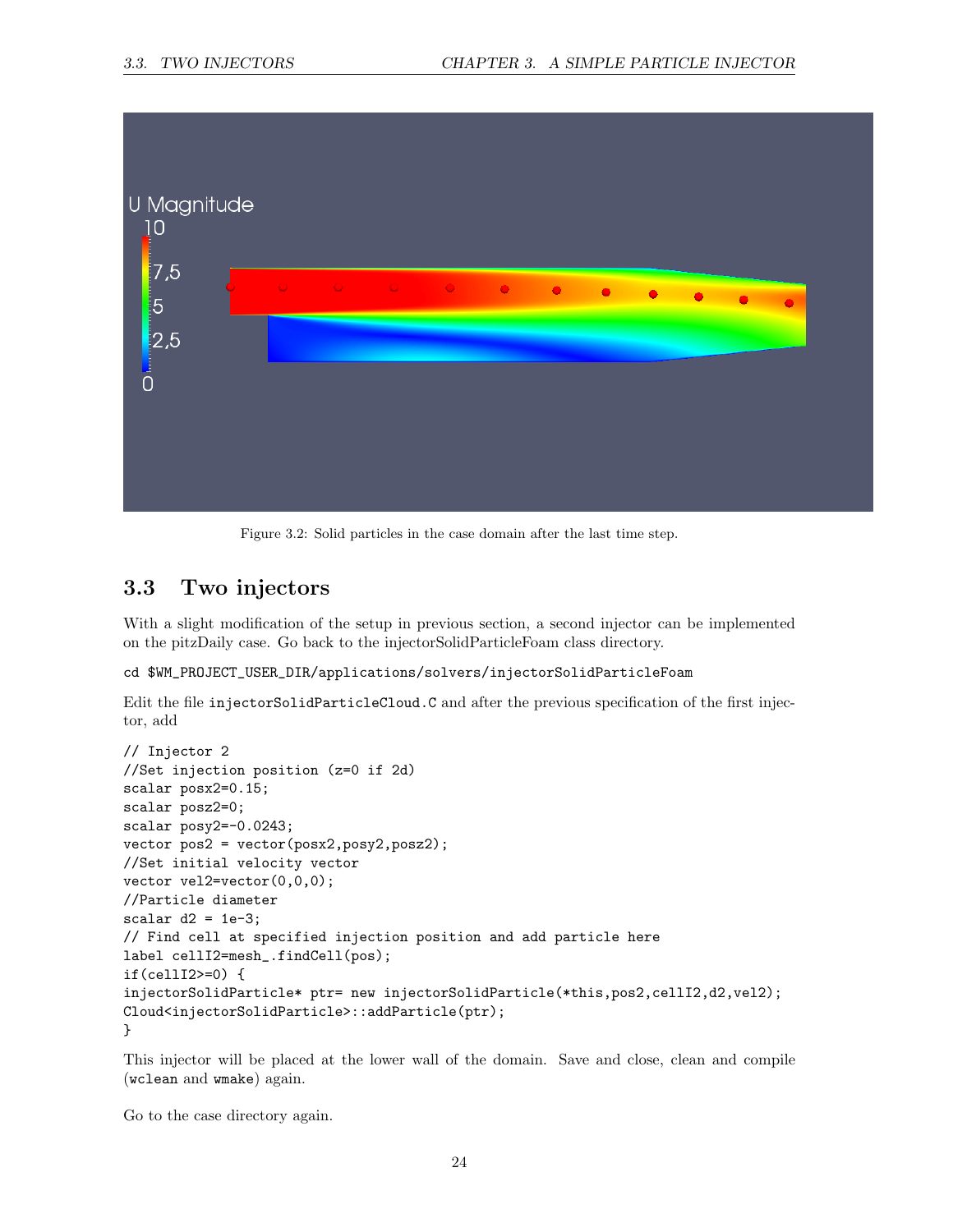#### cd \$FOAM\_RUN/pitzDailyInject

Previous knowledge tells that in order to be able to follow the entire track of the particles injected at the second injector a longer runtime is needed. Edit . system/controlDict and change the end time to

```
endTime 1000.42;
```
Before rerunning the case, delete the previous particle track results.

rm -rf 1000.\* rm -rf VTK

Solve with the recompiled solver, convert and postprocess as in Sect. 3.2. The result shows that the second injector works and that its particles are injected into the recirculation region of the domain. Towards the end of the simulation, it can though be seen that the particles tears away from this region and flow out of the domain. It can also be seen that the behaviour of the particles is not totally steady. Reasons for this could be the nature of the flow and/or how the particle behaviour is modeled. To analyze this further is however outside the scope of this tutorial. The result after the last time step can be seen in figure 3.3



Figure 3.3: Solid particles in the case domain after the last time step. Two injectors used

## 3.4 Evenly distributed injection

The injector implemented in previous sections can easily be modified so that a collection of particles with a constant spacing is introduced. Go back to the directory of injectorSolidParticle.

### cd \$WM\_PROJECT\_USER\_DIR/applications/solvers/injectorSolidParticleFoam

Up to now there has only been one particle injected per time step and injector. So, to inject several particles per time step it should be sufficient to repeat the injection process as many times as the desired number of particles is. This can be achieved by a for loop. Open injectorSolidParticleCloud.C and scroll down to the section where the injector is defined. Remove entirely the second injector and before //Injector 1 insert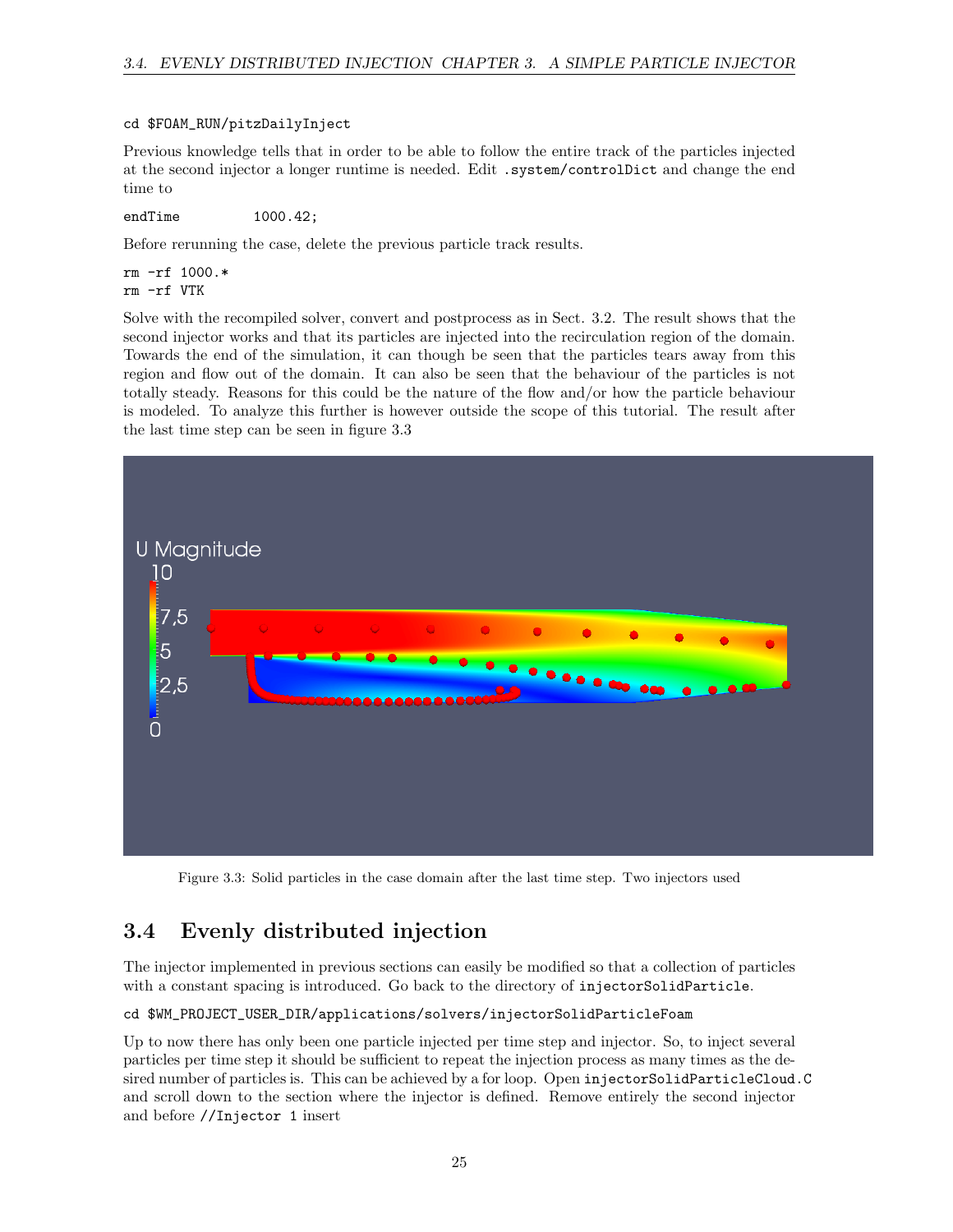for (label i=0; i<=25; i++) {

To end the loop, don't forget to put a } directly after the end of the "if" statement at the end of the injector. With this setup, 25 particles will be injected per time step. But to make them spread over a certain area, an additionaly modification is needed. Change the y-pos to

scalar posy=-0.0248+0.002\*i;

Also set the x-pos as

scalar posx=0.1;

Save and close. The injector will now be placed in the widest area of the domain and inject 25 particles with a spacing of 0.002 m. Compile the class, clear previous results, run and postprocess the case as earlier. Results are seen in figure 3.4



Figure 3.4: Solid particles in the case domain after the last time step. Evenly distributed injector used